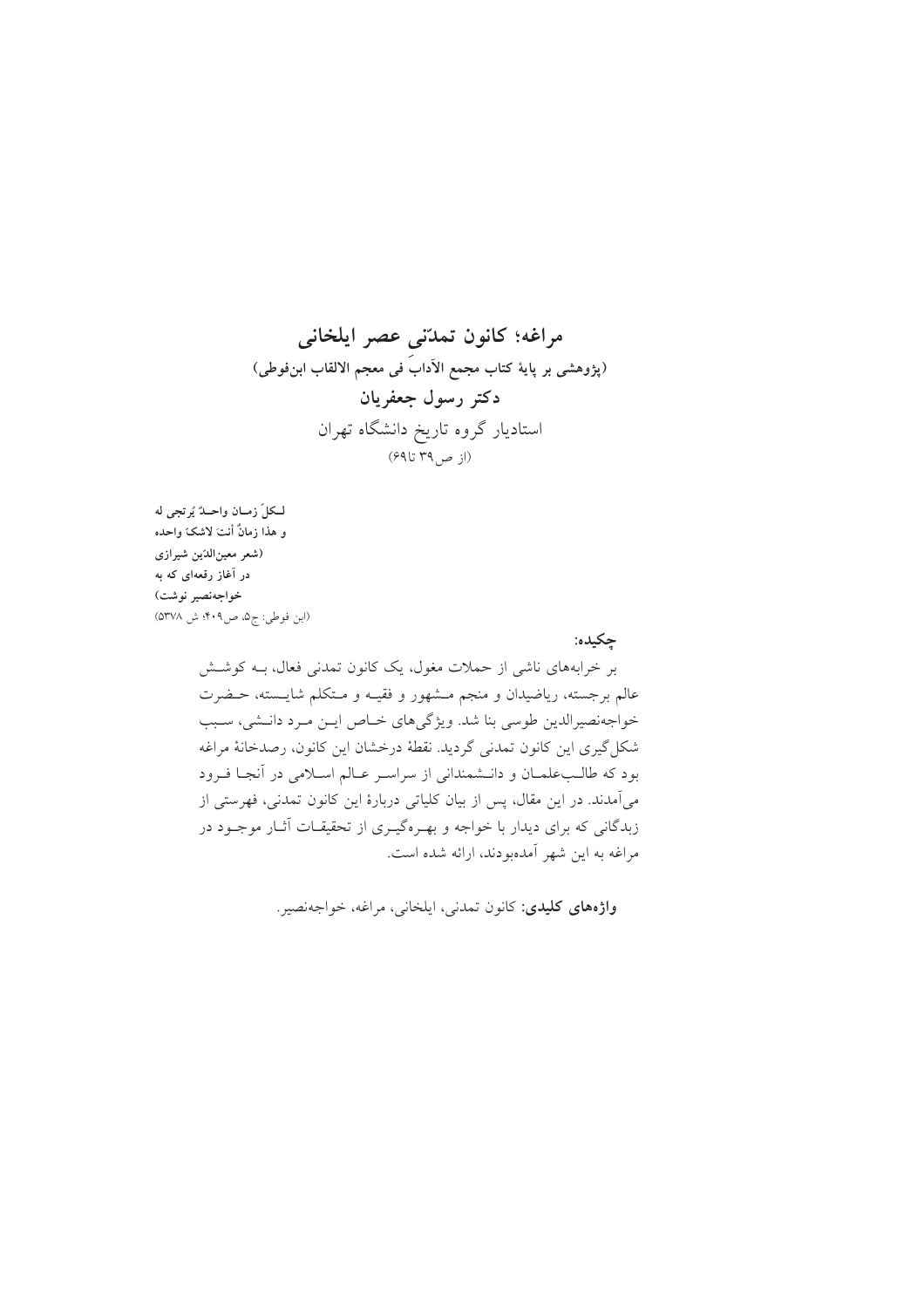اهمّيّت کانون تمدّني مراغه ــ تبريز<sup>(۱)</sup>:

از یک زاویهٔ خاص، دو مسئله در بحث تمـلةنها مهـم اسـت؛ اوّل أنکـه هـر تمـلةن بزرگی، به طور معمول، تشکیل یافته از تمدتهای کوچکتر است. معنــای ایــن ســخن آن است که برای شکل گیری یک تمدّن بزرگ، چندین تمدّن محلّی، به هم نزدیک شده؛ بـه هم مرتبط شده و با یکدیگر پیوند مے خورنـد و بـه تـدریج تمـدّن بزرگتـری را پدیـد می آورند؛ دوم آنکه هر تمدّنی، یک موقعیّت جغرافیایی دارد و بهخـصوص بخـش۵حـای کوچک یک تمدّن، کــه اجــزاء محلّــی اَن هــستند، دقیقــاً در یــک موقعیّــت جغرافیــایی مشخص شکل می گیرند؛ این موقعیّت جغرافیایی نه فقط شامل مرزهای جغرافیایی مانند کو ہر ها و کو هها است بلکه مرزهای سیاسی را که با فشار دولتها پدید می آید نیز در پ مي گيرد. علاوه بر اينها، در خلق يک تمدّن در يک موقعيّت جغرافيايي، آب و هوا، نــوع خوراک و یوشاک، گیاهان و محصولات کشاورزی و امثال اینها نیز دخیل است.

این سخن که آب و هوا در پیدایش یک تمدّن مؤثر است، امری پذیرفته شده است، گرچه این تنها عامل نیست. شرق ایـران در مقایـسه بـا غـرب آن، کـانونهـای تمــدّنی متفاوتی دارد و هر یک رنگ و روی آب و هوای ویژهٔ خود را دارنـد؛ کــویر یــک معنــا دارد، محیط کوهستانی، معنای دیگر. فرصتی که کویر در اختیـار انـسانها مـی گـذارد بـا فرصتي كه در منطقهٔ كوهستاني يا حاشيهٔ دريا و رود مهيّاست، تفاوت دارد. ايــن محـيط گرچه قادر مطلق نیست، اما به هر حال، تمدّن رودخانهای جز تمدّن دریایی یـا کــویری است.

به علاوه، موقعیّت جغرافیایی، بسته به قرارگرفتن آن در یـک مـسیر مـشخص، یعنـی «راه»، می تواند در زایش تمدّن نقش داشته باشد. شهری که بر سر یک راه کهن تاریخی، میان دو کانون بزرگ انسانی و تمدّنی پدید آمده، در مقایسه بـا شــهری کــه در حاشــیه قرارگرفته از رشد بالاتری برخوردار است.

اگر هدف ما شناخت فرهنگ و تمدّن اسلامی باشـد، بایـد دانـست کـه ایـن تمـدّن ترکیب شده از چند تمدّن جزء و محلّی است که البته عدد آنها هــم در طــول و هــم در عرض زمان و مکان فراوان است. ما باید از این تمــدّنهای خُــرد بــه عنــوان کــانون۱مــای تمدّنی کوچکی یاد کنیم که در شکل دهی به تمدّن اسلامی به عنوان یـک تمــدّن بــزرگ نقش داشتهاند.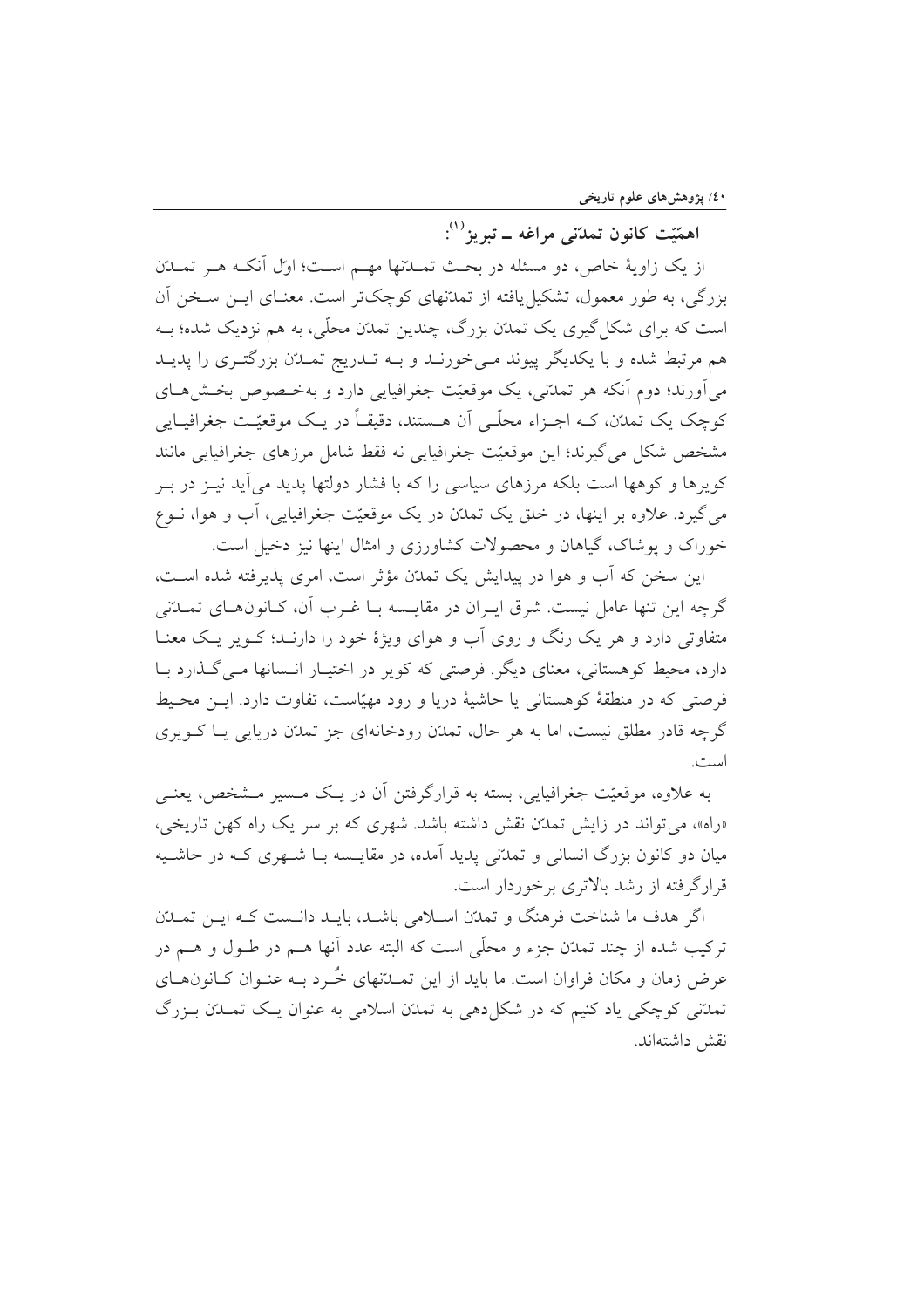وقتي از تمدّن ايلخاني سخن مي گوييم در حـال صـحبت كـردن از جزئـي از تمــدّن اسلامی هستیم. این تمدّن یا خردهتمدّن ـ کـه از آن بـا عنـوان یـک کـانون تمـدّنی یـاد می کنیمـ در محدودهٔ جغرافیایی خاصی شکل گرفته است. این محـدوده، مرزهـای میـان مراغه تا بغداد و در شمال تا تبریز و در شرق تا سلطانیه است؛ به عبـارتی، مثلثـی میـان تبریز، مراغه و بغداد که خود شهرهای اقماری فراوانی دارد.

اگر این سخن، درست باشد که یک کانون تمدّنی با داشتن یک موقعیّت جغرافیـایی ایدهآل می تواند پدید آید، (منطقه مورد نظر ما در این مقاله) دارای ویژگی های طبیعـی و نیز استراتژیک به ویژه در یک مقطع مهم تاریخی است. دورانی که شرق اسلامی آسـیب جدی دیده، بغداد در شرف نابودی قرار داشته، فضای جغرافیایی مـا بــه ویــژه مراغــه و تبریز به عنوان یک مرکز سیاسی در کانون توجه دولت ایلخـانی قـرار گرفتـه و شـرایط برای ایجاد یک کانون تمدنی فراهم شده است.

به علاوه، این منطقه که تبریز شهر اصلی آن است، میان روسیه، عثمانی و ایران قـرار گرفته است. این مسئله نه تنها در تقویت کانونی آن اهمّیّت دارد، بلکـه شـرایط را بـرای اتصال و پیوند آن با جهان متمدن آن روز نیز فراهم میکند. مهـم آن اسـت کـه در ایـن تمدّن محلّی، همزمان، نوعی نگــاه تمــدّنی فراگیــر و جهــانی وجــود دارد کــه در شــکل برقراری پیوند متقابل میان تبریز و نواحی تمدّنی دیگر خود را نشان می دهد؛ به عبــارت دیگر، اصولی در این تمدّن شکل می گیرد که راه را برای بزرگتر شــدن آن پــا ارتبــاط بــا جهانی بزرگتر فراهم میکند.

خواهیم دید که در کانون تمد*ت*نی شرق اسلامی در قرن هشتم ونهـم، *جــامع التــواریخ* نشانگر نوعی نگاه جهانی است. حاکمـان از دیـاری دور آمـده بودنـد و همـین، خــود، مسلمانان را با دورترین افق جغرافیایی در شرق آشنا میکرد. اما ماجرا از ایــن جــدّیتــر بود و این تاریخ، به عنوان یک تاریخ جهانی، نشانگر افق دید این کانون تمدتنی است.

البتّه نشانههای دیگری هم باید برای این نگاه در کانون ایلخـانی سـراغ گرفـت و آن رفتواًمد فرنگی۵هاست که تقریباً برای نخستین بار مطرح میشود. این کانون در اواخـر این دوره، شاهد این رفت و آمد و ارتباط است کـه بعـدها اوج آن را در کـانون تمــدّنی صفوي، از تبريز تا قزوين و سيس اصفهان ملاحظه مي كنيم.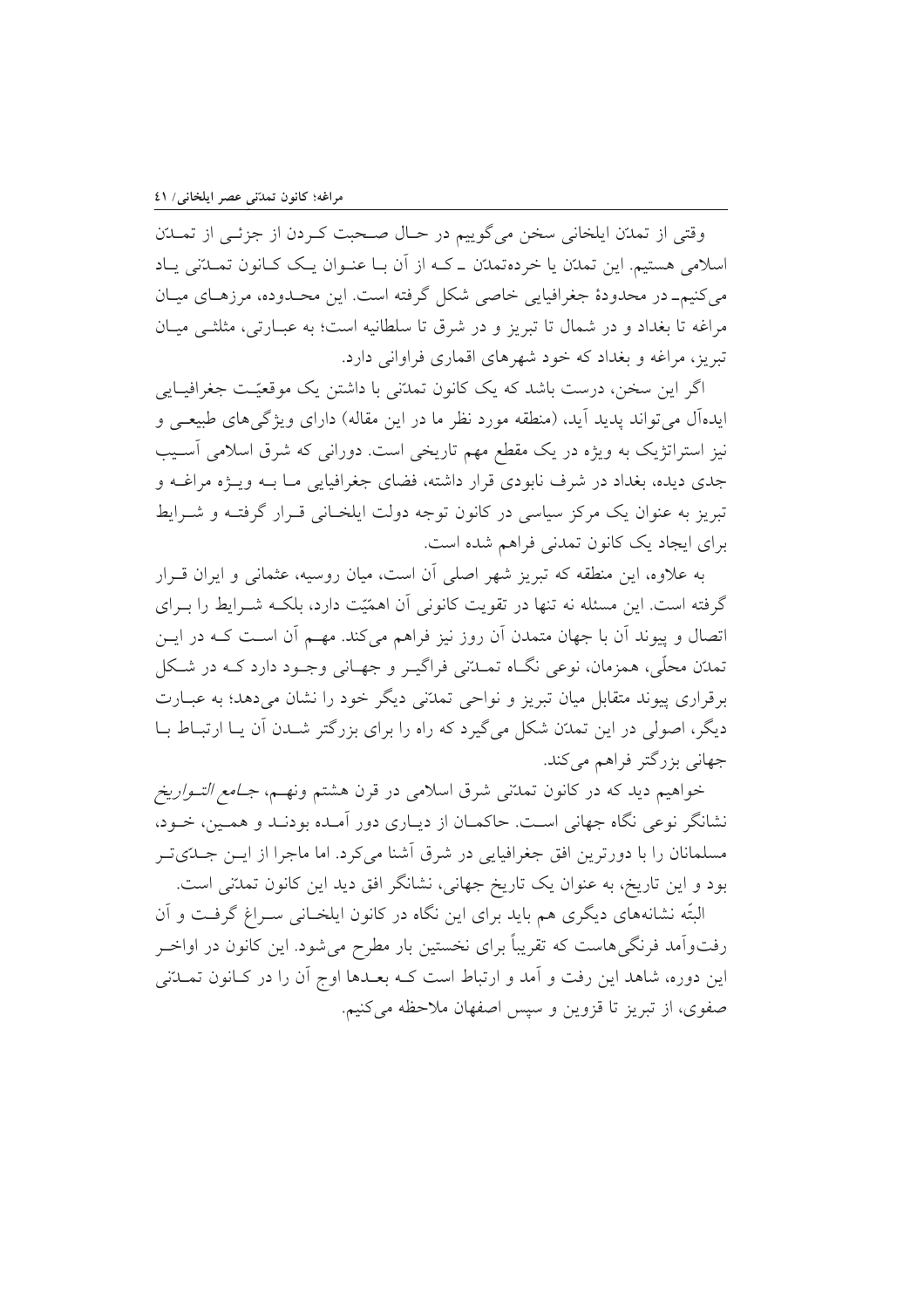## خواجه نصير، نقطهٔ ثقل کانون تمدّنی مراغه:

اهمَّيّت منطقهٔ ميان تبريز، مراغه و بغداد در دورهٔ ايلخاني تا آن اندازه است كه مي توان گفت طی قرن هفتم تا قرن نهم هجری، این منطقه، یکی از پراهمّیّتترین مناطق تمـــلتنی در شرق اسلامی بوده است. طی دورهٔ ایلخانی و سیس تا اندازهای دورهٔ ترکمانـان، ایــن منطقه به دو دلیل اهمّیّت یافت: نخست آنکه بغداد در سال ۶۵۶ از میان رفـت و هولاگــو (فو:۱۹ ربیع الثانی ۶۶۳ در نزدیکی مراغه) پایتخت خود را شــهر مراغــه قــرار داد، گرچــه تبريز نيز به عنوان دارالسلطنة او ياد شده است؛ دوم آنكه در جريان حملة مغول، خراســان، پایمال شد و آثار تمدّن اسلامی آن از میان رفت. بغداد و بسیاری از شهرها نیز آسیب دیــد و بخشی از میراث این نواحی به مراغه انتقـال یافـت. در نتیجـه، بخـش غربـی ایـران کـه سالم تر مانده بود، نوعی مرکزیّت یافت. در این میان و در آغــاز راه، مراغــه اهمّیّــت اوّل را دارد؛ یعنی تا پیش از بر آمدن تبریز، این شهر به طور خاص مورد توجه است.

اهمَّيّت مراغه در اين دوره، عمدتاً با ساختن رصدخانهٔ مراغه و كتابخانــه وتأسيــسات دیگر، خود را نشان میدهد. این اهمّیّت تا اواخر قرن هشتم هجری، یعنی سال ۷۹۵ کـه مراغه به وسيلة تيموريان ويران مي شود، ادامه دارد.

نقش خواجه نصير (فو: ۶۷۲هــق.) در اين زمينه برجسته است؛ در واقع، اين اوسـت که محل اعتماد هولاگو بوده و بانی و باعث این تأسیـسات بــه شــمار مــی]یــد. چنــدین روايت دربارهٔ تأسيس رصدخانه به وسيلهٔ خواجه و به امر هولاگو در دست است.

رشيدالدين فضل الله همداني (فو: ٧١٨هــــق.) در *جــامع التــواريخ* شــرحي از آن بــه دست داده و مي نو پسد:

هم در تاريخ مذكور فرمان شد تا مولاناي اعظـم سـعيد اسـتاد البـشر سـلطان الحكمـا افـضل المتأخرين خواجه نصيرالدين طوسى ــ تغمده الله بغفرانه ــ در موضعى كه مصلحت داند جهت رصد ستارگان، عمارتی سازد. او در شهر مراغه اختیار کرد و رصدی عالی بنیاد نهاد... به اتفاق حكماي اربعه: مؤيد الدين عرضي و فخرالدين مراغـي، و فخرالـدين اخلاطـي، و نجـم الـدين دبيران قزويني. (رشيدالدين فضل الله، جامع التواريخ، ج٢، ١٠٢٩\_١٠٢٥)

ابنشاکر کتبی (فو: ۷۶۴) میiویسد: نصیرالدین در مراغه رصدخانهٔ بزرگـی بنــا کــرد و کتابخانهٔ وسیعی ساخت و از کتابهایی پر کرد که از بغداد و شام و جزیره غارت شده بـود، به طوری که شمار آنها به چهارصد هزار رسید. همچنین منجمان و فلاسـفهای را در آنجـا مستقر کرده و اوقافی برای آنان مرتب ساخت. (ابن شاکر، ج۳، ص۲۴۶) همو می افزاید: هولاگو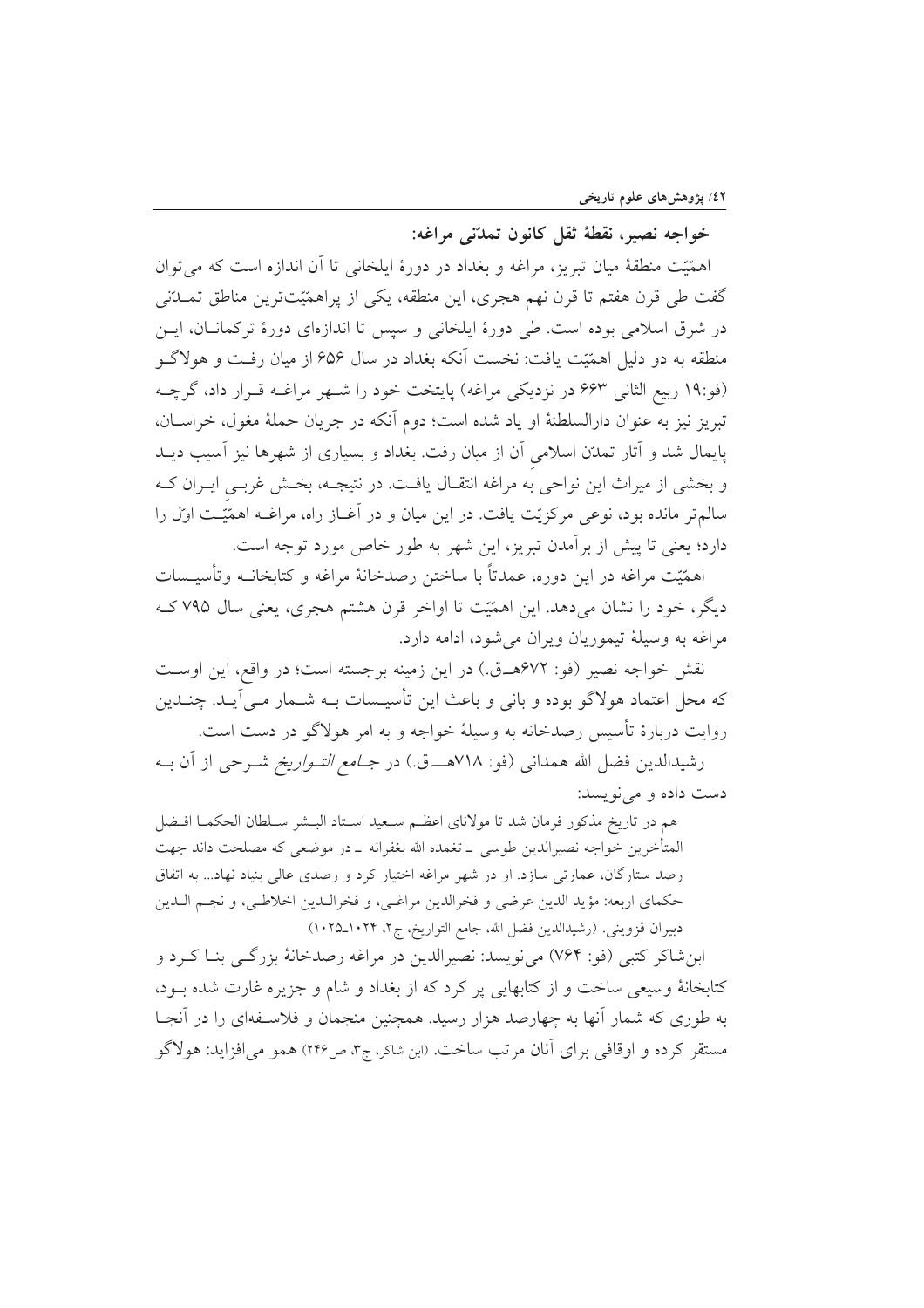اوقاف تمام بلاد را به او سیرد و وی نمایندگانی برای وقف همهٔ شهرها داشت. یک دهـم درآمدها[ی] آنها را به وی می رساندند و او هزینـهٔ عالمـان مقـیم در رصـدخانه و آلات و ابزار آن می کرد. این کار او برای عموم مسلمانان به ویژه شیعیان و علویان و حکمـا ســودمند بود. با این همه، تواضع وی همچنان استوار بود و برخورد نیکویی داشت. (ممان، ج۳، ص۴۹۹ به نوشته وصَّاف، زمانی که کار مملکتگیری هولاگو تمام شد، خواجه نصیر بــه وی عرضه داشت:

«اگر ایلخان صواب بیند برای تجدید احکام نجومی و تحقیق ارصاد ستارگان رصـدی سـازد و زيجي استنباط كند تا ايلخان را از حوادث اًينده مطلع سازد.... ايلخان اين سخن را بيــسنديد و تولید اوقاف تمام کشور را به او داد و فرمانی نوشت کـه هرچـه بـه جهـت سـاختن رصـد و خريدن اسباب لازم باشد از خزانه بدو بدهند». (آيتي، ص ٢٩)

این داستان در سال ۶۵۷هـق. رخ داده و رصدخانه هم در جمادی الاولـی همـین سـال تأسسی شده. باید توجّه داشت که هولاگو سیاستمداری آگاه و بادرایت بود و اهمّیّت اعتبار نهادن به عالمان را درک می کرد. ظهیرالدین کازرونی می نویسد: او عــالم بــه غــوامض امــور و تدبیر کشور بود و بر پیشینیانش سبقت جـست. عالمـان را دوسـت داشـت؛ بـه آنـان احتـرام می گذاشت و نسبت به رعیت مشفق بوده؛ دستور احسان به آنان را میداد. (ذهبی، ج۴۹ ص۸۸۶

داستان مراغه و رصدخانه سبب شد تا این شهر، مرکزی برای استادان و دانـشجویانی شود که علاقهمند بودند در یک مرکز علمی، گردآمـده و از مزایـای مـادی و معنـوی آن برخوردار باشند. این سمتگیری، شهر مراغه را برای یک قرن و اندی به صورت پایگاه علم درآورد. با مرگ هولاگو در سال ۶۶۳ و روی کار آمدن اباقاخان در سوم رمضان آن سال -انتخاب این زمان توسط خواجه صورت گرفت ـ «قریب صد دانشمند معتبـر را از تلامذه استاد البشر خواجه نصيرالدين طوسي- رحمة الله- كه ملازم درگاه بودند از انعـام عام بھر ہمند گر دانید». (رشیدالدین فضل الله، تاریخ مبارک غازانی*،ص ۸*)

بدون شک قطب علمی و عملی این مرکز، خواجه نصیر الــدین طوســی بــود کــه در سال ۶۷۲ درگذشت و شاگردانش این راه را ادامه دادند.

خواجه در سفري كه به سال ۶۷۲ همراه سلطان در بغداد بود، پس از رفتن سلطان ماند، و اندکی بعد درگذشت و در کاظمین مدفون شد.

صدرالدين على، يسر خواجه نصير، مسئوليت رصد خانه را يس از يدر عهدهدار شده است. حسن بن احمد حکیم گوید: به مراغه سفر کردم و به رصدخانهٔ آنجا رفتم. تولیت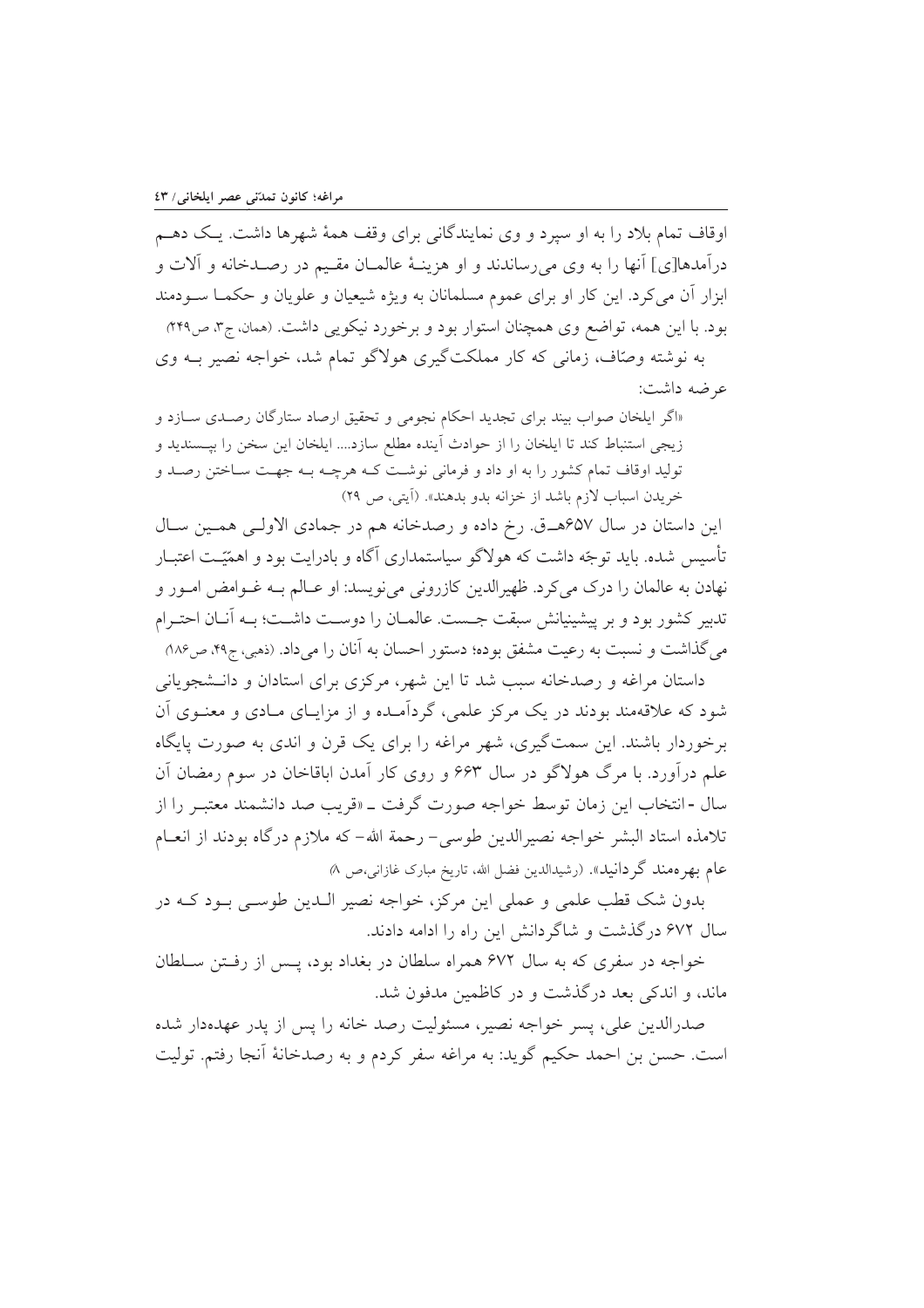أن را جوانی فاضل به نام علی بن خواجه نصیرالدین طوسی بر عهده داشت. در آنجا، با شمسالدين مؤيد عُرضي و شمسالدين شرواني و شيخ كمالالدين ايكي و حسامالـدين شامی که از منجمان و دانشمندان بودند، برخوردم، و بسیاری از آلات رصـد را در آنجـا ديدم كه از آن جمله آلتي بـه نـام ذاتالحلـق بـود...؛ سـپس مـىافزايـد: خواجـه بـراي هزینههای رصدخانه، مبالغ زیادی از هولاگو گرفت و این به جز حقوق ماهیانــه ودیگــر رواتب بود. (ابن شاكر، ج٣، ص٣٩٩) يس از صدرالدين، بـرادرش اصـيل الـدين، رياسـت رصدخانهٔ مراغه را در اختیار گرفت. در روزگــار ریاسـت همـین اصــیلالـدین بــود کــه الجايتو در ابتداى سلطنت خويش با خان و مال خود از رصدخانهٔ مراغه ديدن كرد: «روز یکشنبه بیست و پنجم صفر [۷۰۴] رکوب رایات همایون و نزول به قورنـغ شـهر مراغـه،

سوم نوبت، و دیگر روز بر سبیل تفرج رصد سوار شد. جمله خواتین و امرا در رکاب همـایون و خواجه اصيل الدين در خور چنان مهماني، طوى و ميزباني كرد». (كاشاني، ص ۴۱)

نگاه تمدّنی خواجه و لوازم آن: شخصیت خواجهنصیر، ویژگیهایی داشت کـه بـرای بنیانگـذاری یـک کـانون تمــدّنی، ضروری به نظر می آمد؛ درست مثل یادشاهی که نقش بنیانگـذاری یـک سلــسله را ایفـا می کند. برخی از این خصلت ها را چنین می توان بیان کرد:

الف) اهمّيّت دادن به علم به عنوان علم بدون درآميختن آن با تعصبات مذهبي: خواجه به رغم آن كه شيعه و ميراث دار حكمت شيعي بود و خود اين امر به لحـاظ تمدَّنی (با توجه به اینکه دورهٔ تسلط شیعیان در دنیای اسلام، اوج و قُرِن تمدَّن اسـلامی به شمار میرود) اهمّیّت دارد. در تشیع خود تعصب نداشت. به همـین دلیـل در حـوزهٔ درسی وی به همان اندازه که شیعیانی مانند علامه حلی (فو: ۷۲۶) رفت و آمـد داشـتند، بسیاری از عالمان سنّی نیز از هر قشر رفتواّمد می کردند. برای خواجه، «علم» پدیدهای ارزشمند بود و نمی بایست تحت تأثیر تعصبات مذهبی و گروهی قرار می گرفت. نکتهای که پیش از این از ابن شاکر نقل شده چنان بود که اقدام خواجه در بنای رصدخانه بـرای همهٔ مسلمانان سودمند بود؛ به ویژه برای شیعیان و علَویان این نکتهٔ درستی است؛ نگـاه خواجه، نگاه تمدّنی بود و این نگاه با اعمال متعصبانهٔ مذهبی سازگاری ندارد. منهـای آن که بسیاری از عالمانی که به مراغه رفتواّمد داشتند، اهــل سـنّت بودنــد، ابــن فــوطی کــه كليددار كتابخانهٔ رصدخانه بود، چنانكه از كتاب *مجمع/لاداب* بر مي آيد، سـنّى اسـت، امــا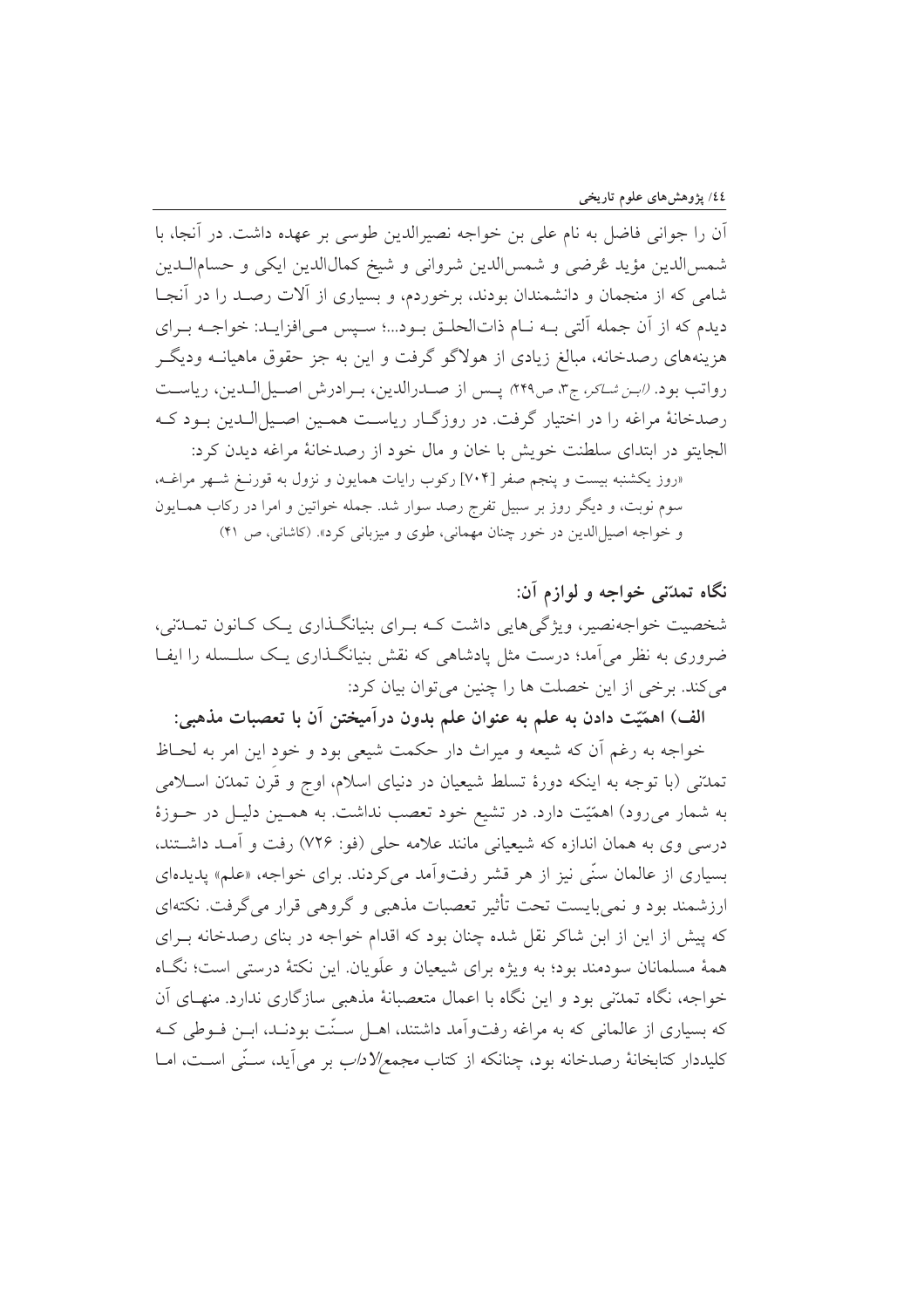چنان با احترام به خواجه نظر میکند کـه در بیــشتر مــواردی کــه نــام وی را حتــی مکــرر می آورد از وی به «مولانا السعید» تعبیر می کند و مرتّب او را می ستاید. این در حالی است که وی ولو بسیار اندک، نگاه متعصبانهٔ خود را در مواردی نشان مـیٖدهــد بــه طــوری کــه یکبار نسبت به یک سنی متعصّب که بـه سـختی بـه روافـض حملـه مـیکنـد، جمـلات ستايش آميز دارد (ابن فوطي، ج۵، صص٨٩ \_ ٩٩؛ ش ٢٧١۶). گرچــه بايــد توجــه داشــت كــه ايــن موارد، نادر است و سراسر این پنج جلد خالی از تعصّبات مذهبی است.

ب) اخلاق لازم برای گردآوری عالمان و فرهیختگان به همراه داشــتن امکانــات علمي كافي:

دربارهٔ رفتار دوستانهٔ خواجه با دانشمندان و شــاگردان، آگــاهیِ هــایی در منــابع آمــده است که نشان میدهد وی فردی جذاب بوده و به همین دلیـل، دانـشمندان فراوانـی در اطراف وي گرد آمدهاند. در اين باره نويسندهٔ *«رسالة في كيفية الارصاد*» (نسخهٔ خطي مجلس، ش ۴۳۴۵) که از آن مؤیّد بن برمک، مشهور به عُرضـی دمـشقی، یکـی از ارکـان پنجگانــه رصدخانه مراغه است، گوید:

«اکنون به بیان آلات و ابزاری که در رصدخانه شهر مراغه در بالای تپهای در سـمت غربـی در نزدیکی شهر برپا کردیم، میپردازیم. این کار در سالهایی بود که اندکی از آن پیش از ۶۶۰ و برخی بعد از أن انجام گرفت. تمامي أنها به اشارهٔ مولانا الامام الاعظم، العـالم الفاضـل المحقـق الكامـل، قُدوةَ العلماء و سيد افضل العلماء الحكماء الاسلاميين بل و المتقدمين، و او كسى بود كــه خداونــد تمامی آنچه را که به تفارق در تمامی اهل زمـانش از فـضائل و مناقـب حميـده و سـيره خــوب و سرشاری از حلم و درستی رأی و روشنی فکر و احاطه در سائر علوم قرار داده، در او یکجا جمـع کرده است. او علما را در آنجا گرد آورد و با بخشش بیحدّ تقویتشان کرد، چنانکه از پــدر نــسبت به فرزند، به آنان مهربانتر بود. همهٔ ما در سایهٔ او امنیت داشتیم و بـا دیـدن او شـادمان مـی شـدیم، چنان که شاعر گفته است:

> نميل على جوانبه كأنَّا اذا ملنا نميل على أبينا و نغضبه لنخبر حالتيه فنلقى منهما كرما ولينا

و نامش مولى نصير الملة و الدين محمد بن محمد طوسـى - ادام الله تعـالى ايّامــه - بــود. مــن مرتب اخباری از وی را به دست می آورم. خدا میداند کــه آن روزهــا چــه روزهــایی بــود کــه در خدمتش بودیم؛ از دانش او مبتهج میشدیم و با این که از اوطان خــود دور افتــاده و از خــانواده و فرزندان فاصله گرفته بودیم، اما خداوند در وجود او چیزی قـرار داده بــود کــه جــای آنــان را پــر می کرد. کسی که او را می یافت چیزی را از دست نداده بود و کسی که او را از دست می داد همـه چیز را از دست داده بود. خداوند او را از ما نگیرد و با زیادت در عمر او ما را بهرهمند سازد».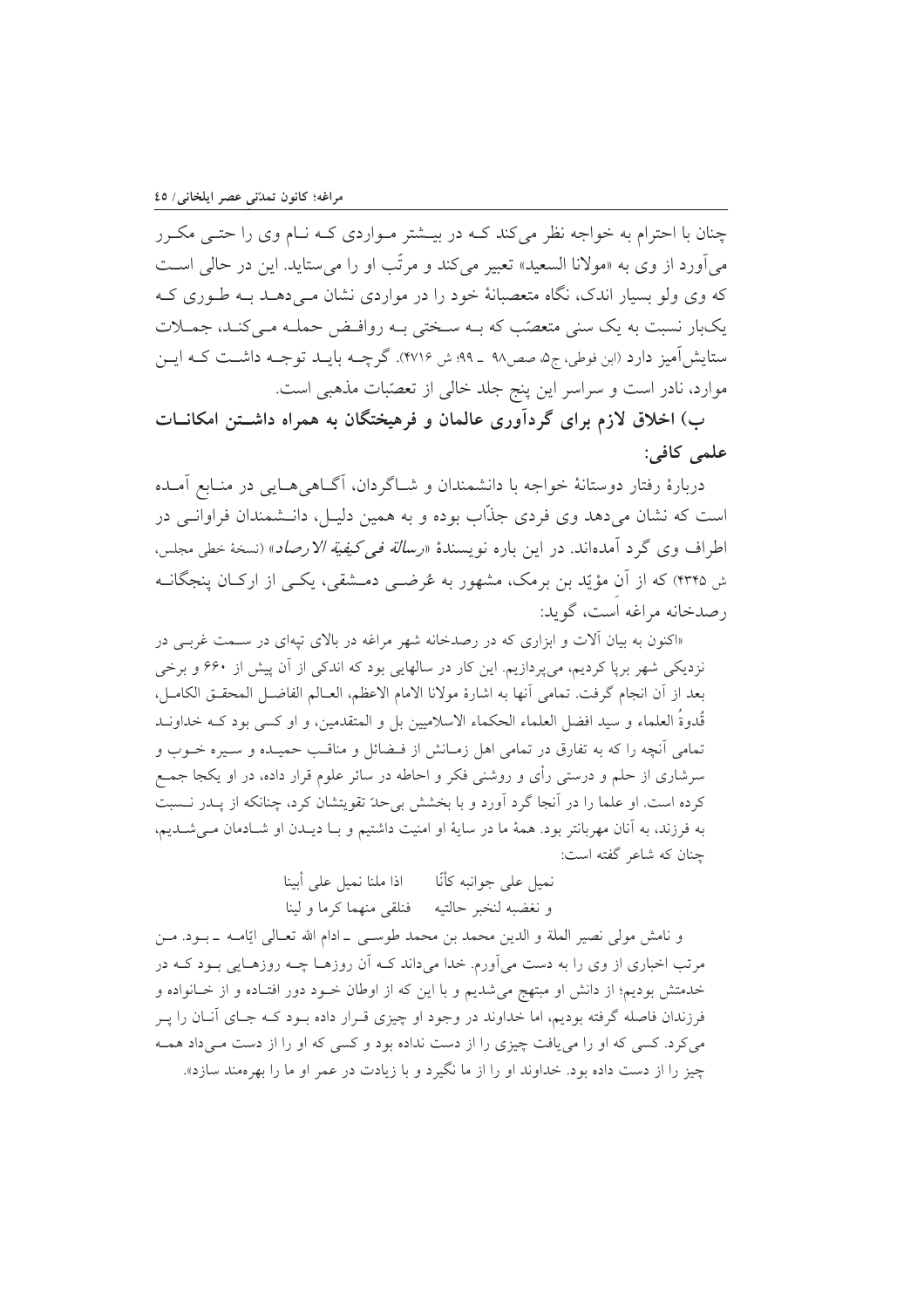مواردی نیز که از اخلاق و رفتار خواجـه نـصیر در برابـر دانــشمندان و طالبــان علــم و مشتاقان دیگری که به سراغ وی به مراغه می آمدند ـ و ابن فوطی گـزارش کـرده ـ همگـی حکایت از نهایت همدلی او با ایشان دارد. برخی از این موارد را در ادامـه آوردهایـم. ذهبـی هم که دشمنی اش با خواجه و شیعیان آشکار است دربارهٔ اخلاقیات وی می نویسد: «و کـان سمحا جوادا، حليما، حسن العشرة، غزيـر الفـضائل، جليـل القــدر» و ســيس از ظهيرالــدين كازروني نقل ميكند كه: «كان مليح الصّورة، جميل الأفعال، مهيبا عالما متقدّما سهل الأخلاق متواضعا كريم الطّباع محتملا». ذهبي مي|فزايد: كازروني، شرح حال نـصيرالدين را طـولاني کرده و از تواضع و حلم و مردانگی او سخن گفته است. (ذهبی، ج۵۰ ص۱۱۵)

ج) عدم ورود در سیاست و درگیر شدن جدّی با آن به طوری که او را فراتــر از یک گرایش سیاسی و دولتی خاص قرار دهد:

این نکتهای است که می تواند رمز سازگاری او با دولتهای مختلف باشد. این اخبلاق از نگاه برخی می تواند قابل انتقاد باشد امّا از زاویهٔ تمدّنی، نگــاهی مثبــت اســت و آثــار اثباتی آن را بهخصوص دربارهٔ خواجه با مقام و منزلتی که در علـم و دانـش داشـت بـه خوبي مي توان ملاحظه كرد.

د) داشتن دانش کافی و نظریات همه جانبه دایرةالمعارفانه به اندازهای که بتوانــد نوعی سیطرهٔ علمی را دست کم برای مدّتی فراهم کند:

فلسفی بودن خواجه، نقش مهمبی در ایـن مـسئله داشـت. اینکـه خواجـه را جمـع شخصیت بزرگانی چون ابن سینا، ابن مـسکویه و فـارابی بـدانیم و مکتـب او را برآینـد ترکیبی جریان فلسفی ابن سینایی، اخلاق ابن مسکویهای و سیاست فارابی تفسیر کنیم، می تواند شخصیت خواجه را به عنوان بنیانگذار یک مجموعـهٔ فکـر فلـسفی در مکتـب مراغه نشان دهد.

هـ ) توجه به جهان مادّي و محو نشدن در يک فضاي صوفيانه و معنوي صرف: همین که خواجه به علوم مادی و ریاضی و نجوم توجه دارد و از عالمان مهنــدس و حکیم و منجّم و رصدی حمایت و استقبال میکند، نشان از آن دارد که وی صرفاً عالمی دینی برای تحذیر از دنیا و توجه به آخرت باشد نیست بلکه عالمی است مجهز به علوم دنیوی؛ علومی که برای ساختن این دنیا هم اهمّیّت دارد.

و) شاید بتوان روی این نکته هم تأمل کرد که در این دوره، حملهٔ مغول سبب شد تا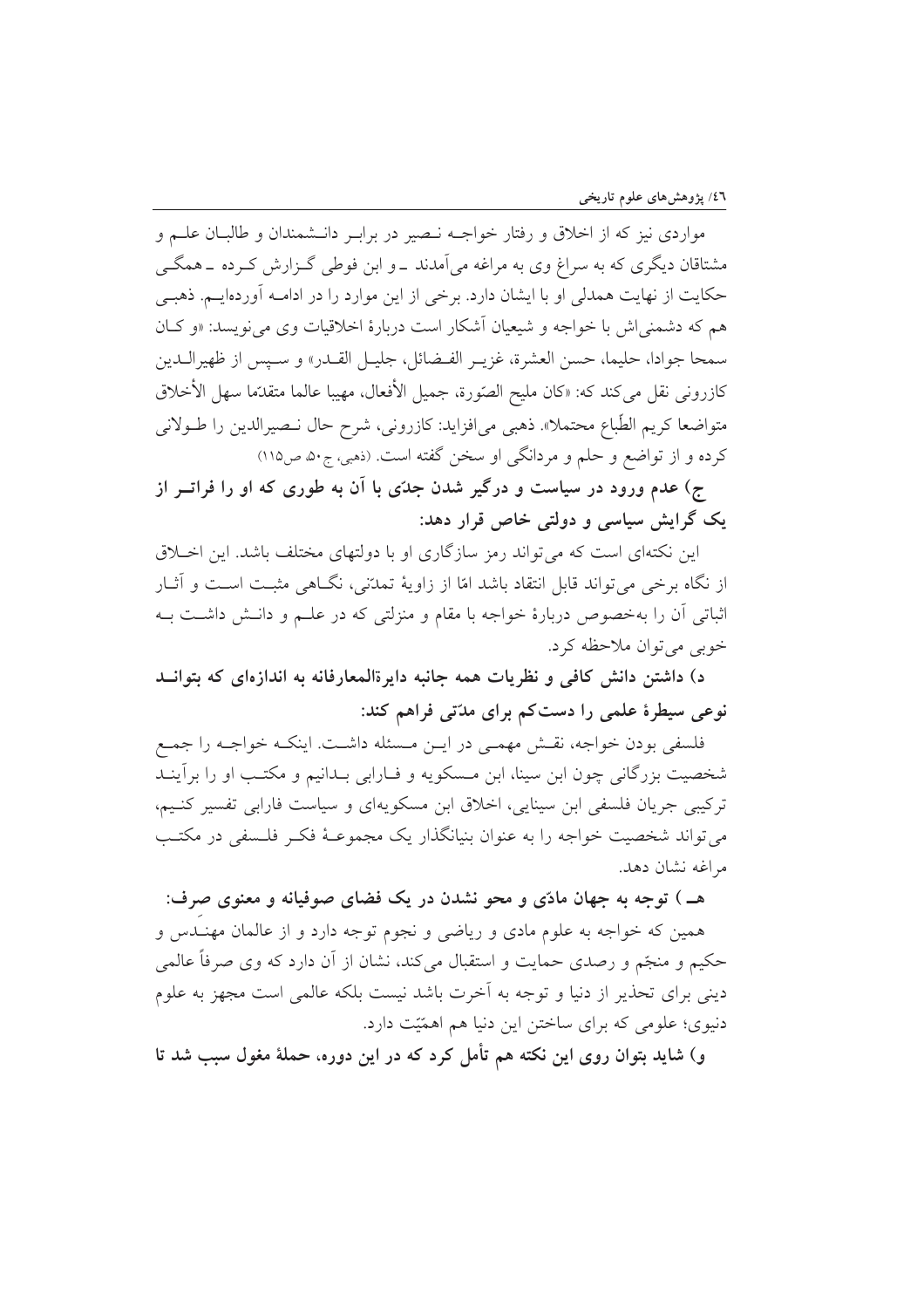ساختارهای گذشته، شکسته شده و راه برای رهایی از برخی از قیود فراهم شود: در این مورد بهخصوص می توان بر از میان رفتن دستگاه خلافت تأکید کرد چــرا کــه نوعی ساختارشکنی جدّی بود و زمینه را برای تحوّل فراهم کرد.

ز) نکته دیگر آن است که خواجه یک حکیم و وارث حکمت شیعی ــ معتزلی است: آگاهیم که فلسفه، مورد تأیید دستگاه خلافت عباسـبی نبـود، در حـالبی کــه فلــسفه و حکمت در یک تحوّل و رنسانس فکری نقش مهمی دارد. خواجه بــه عنــوان بزرگتــرین عالم دربار جدید، نه یک فقیه بلکه یک فیلسوف بود. این امر بهخصوص در شروع کـار اهمّیّت دارد. به رغم اَن که فقه، نقش مهمی در ساماندهی درونی به یک تمــدّن دارد امــا همیشه محدودیتهایی را نیز ایجاد می کند. اما فلسفه، نگاه بازتری به تحولات داشته و فضای بازتری را برای نظریه پردازی فراهم مـیکنـد. خواجـه نـصیر پـس از پـک دوره حملات شگفت غزالی و فخررازی و شهرستانی به فلسفه و کلام بهویژه حمله بـه ابــن-سینا، تلاش کرد تا به آرای آنان پاسخ داده و فلسفهٔ ابن سـینا را از زیــر فــشار انتقــادات اشعريها خارج كند. او در آثار خود مخالف تسلط تفكـر اشـعرى اسـت و البتّــه عاقبـت گرایش ضد فلسفه بر جهان تسنن غلبه کرد و جمود را به همراه آورد.

فهرست عالمان وارد شده در مراغه بر اساس کتاب ابن فوطي:

اکنون نوبت به یک بحث مهم در ایجاد این کانون تمدّنی میرسد و آن اینکه چگونـه مراغه که پیشینهٔ فرهنگی و علمی هم داشت تبدیل بـه یـک مرکـز علمـی بـزرگ شـد، آنگونه که شمار زیادی از عالمان و فرهیختگان را میان سـالهای ۷۲۰ \_ ۶۶۰ هــــق. بــه سوی خود جذب نمود. یکی از علائم و نشانههای کانون تمدّنی همین است که دیگران به عشق آموختن از دور و نزدیک راهی آن مرکز شده و دست پر بـاز گردنــد یــا آن کــه اساساً شهر و دیار خویش را برای همیشه تـرک کـرده و آن کـانون را بـه عنـوان وطـن خويش بيذيرند.

مراغه از پیش از عصر ایلخانی، به عنوان یک مرکز فرهنگی ــ علمی، شناخته شــده و مدارس و عالمانی را در خود ساخته و تربیت کرده بود. در ایـن بـاره، آگـاهی هـای یراکندهای در متون هست که باید گردآوری شود. دربارهٔ اهمّیّت سیاسی این شهر، توجه داریم که مسترشد عباسی در سال ۵۲۹ وقتـی بـه مراغـه آمـد، در ایـن شـهر بـه دسـت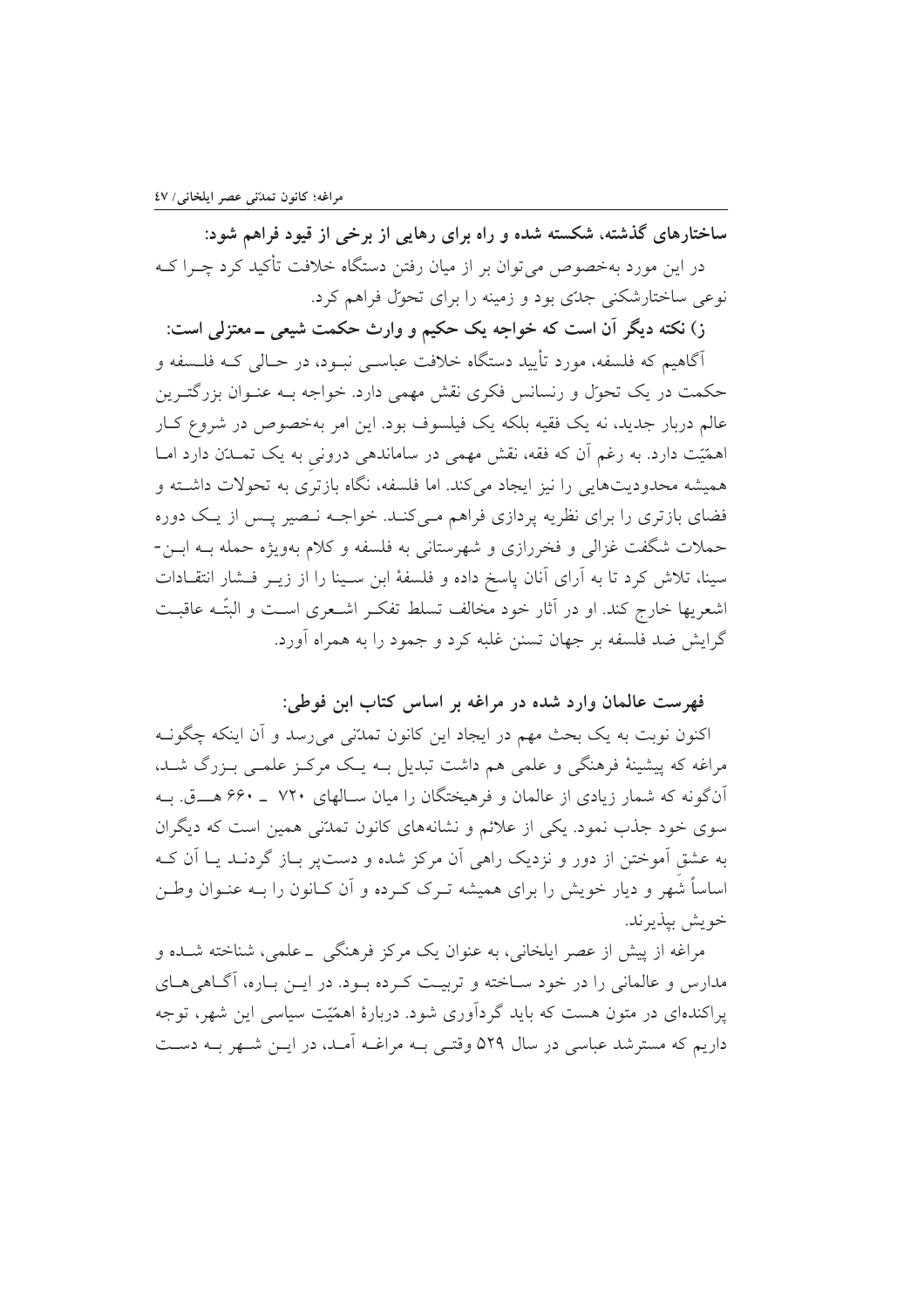اسماعیلیه کشته شد (ابن فوطی، ج۵، ص۲۰۵:ش ۴۹۳۹) .

علاءالدین ارسلان به عنوان «ملک مراغه» پـاد شـده کـه مدرسـهای هــم در آن شــهر داشته و همانجا دفن شده و حامی علما و ائمه بوده و به صـوفیان و قـرّاء نظـر حمایـت داشته است (ابن فوطي، ج٢، ص٣۴٣؛ ش ١٥٩٨).

*مجدالدین ابوالفضل یوسف بن نصر جیلی حکیم* از عالمانی بود که در مراغه ســاکن شد و فخر رازی در سال ۵۷۰ در مراغه نـزد وی درس خوانـد (ابـن فـوطي، ج۴، ص۵۵۵:ش  $($ ۴۴۴۳

یک نمونهٔ جالب دیگر، نقل این العبری است که می نویسد: در این زمان یکی از حکمای مشهور در مشرق، *سموئل بن یهوذای مغربی اندلسی*، حکیم یهودی بود که خــود و پــدرش به مشرق آمدند. این پسر با فنون حکمت و ریاضیات آشــنا شــد و در ایــن زمینــه تألیفــاتی داشت و کتابی در طب نوشت. سپس به آذربایجان رفت و در خــدمت خانــدان پهلــوان و امرای دولت آنان درآمد. آنگاه در شهر مراغه سکونت گزید و فرزندانی پیدا کرد که راه او را در طب ادامه دادند. سیس مسلمان شد و کتابی در ردّ یهودیت و تلاش آنان بـرای تحریـف تورات نوشت. وي در شهر مراغه، حوالي ۵۷۰ در گذشت. (اين العبري، ص۲۱۷)

ارسلان آبه هم که به نوشتهٔ ابن فوطی امیر عادلی در مراغه بوده و در سال ۶۰۵ کشته شده، مدرسهای در مراغه داشته که در روزگار ابنفوطی به مدرسـهٔ قاضـبی کمـالالــدین محمد قزويني معروف بوده است (ابن فوطي، ج١، ص٩٣؛ ش ٢٨).

*عزالدین ابومحمد عبدالصمد مراغبی منــشبی* کــه متوفّــای ۶۱۹هــــق. بــوده از کاتبــان مراغی بوده که شعری نیکو دربارهٔ تسلط کفار بر جهان اسلام سروده که بایـد اشـاره بـه حملات مغولان باشد: (همان ج١، ص٢٢٢؛ ش ٢۶٨)

ألم تر للكفّار فوزاً و نصرتاً كأنّ زمان المسلمين قد انتهى از این قبیل یادداشتها در متون فراوان است و ما قصد مرور بر آنها را نداریم. مدرسهٔ عزّیه از دیگر مدارس مراغه است که *امیر عزالدین ابونصریک ارسلان مراغب*ی

ساخته و در روزگار ابن فوطي، منجم و مهندس مشهور مؤيدالــدين مؤيــد بــن غرضــي مهندس در وقت آمدن به مراغه برای کبار رصیدخانه در آن سبکونت داشت و قاضبی كمال الدين احمد بن عبدالعزيز مراغي، قاضي مراغه، قصائد فارسي متعددي دربــارهٔ وي سرود (همان، ص۱۳۷۰؛ ش ۵۵۸).

علاوه بر مدارس، زاویههایی نیز در مراغه بوده است که افرادی از اطراف بــه آن پنــاه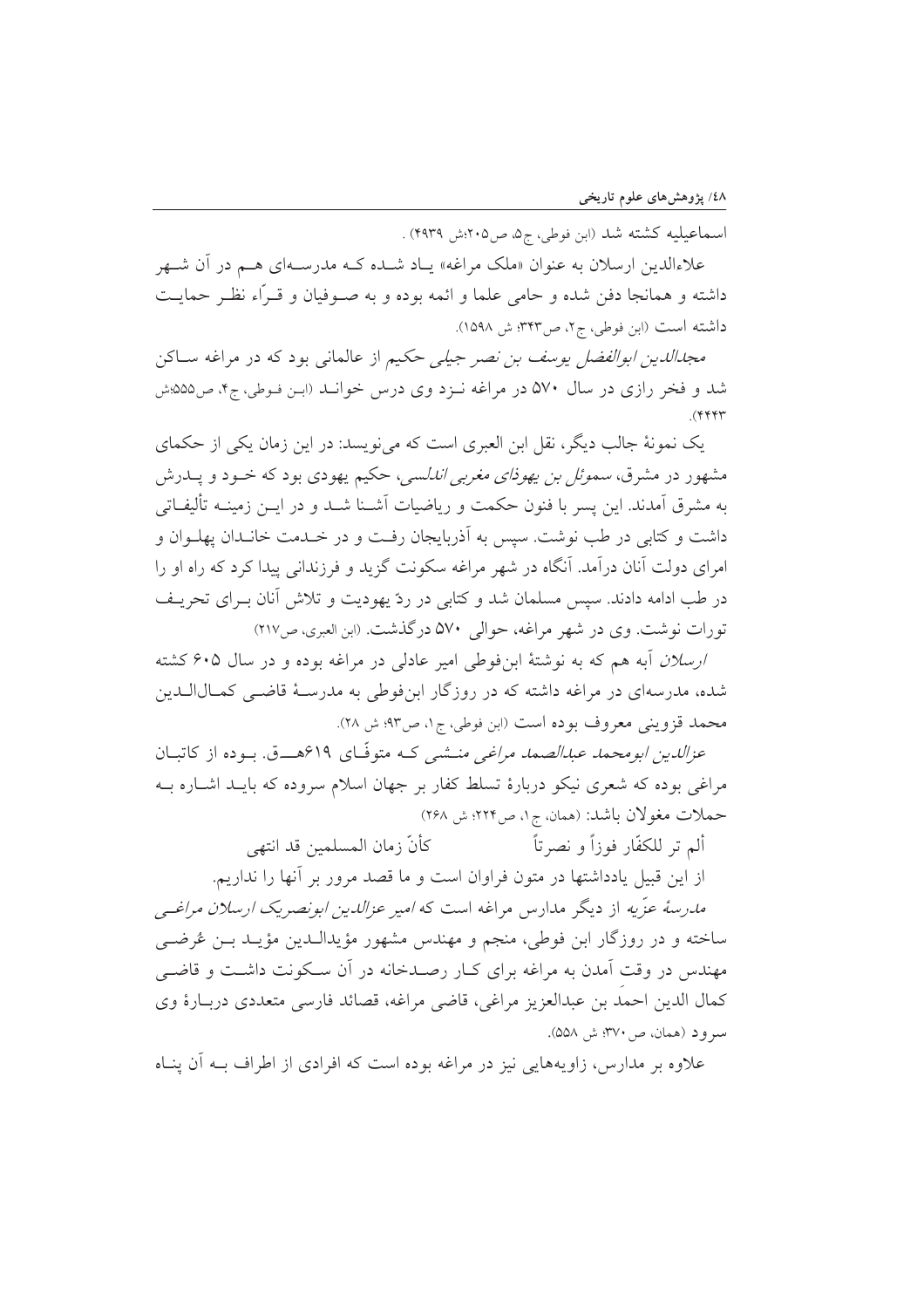مي بر دند. ابن فوطي از كم*ال الدين ابوعبدالله احمد بن ع*مر مرا*غي* معروف بـه *بيبيـان* يــاد کرده است که از اعیان متصوفه بود و حکما به زاویه او پناه میبردند. وی در سـال ۶۸۵ درگذشت (همان، ج۴، ص۱۰۹؛ ش ۳۴۵۷).

اما آنچه که از مراغهٔ دورهٔ خواجه یا به عبارتی عصر ایلخانی به ویژه نیمـه دوم قــرن هفتم هجری داریم، نشان از عظمت این شهر و مرکزیـت و محوریـت علمـی آن بـرای شرق اسلامی است. این محوریت به طور عمده بـه دلیـل رصـدخانه و اقامـت خواجـه نصيرالدين طوسي و سيس فرزندان وي در آن بود.

خواجه خود *در مقائمهٔ زیج ایلخانی* گوید: من برای بنای رصـدخانه، عالمـانی چـون *مؤيد عرضي* را از دمشق، *فخرالدين مراغبي* را از موصل، *فخرالدين خلاطي* را از تفلـيس و *نجم الدين قزويني ر*ا فراخوانده و بناي آن را در سال ۶۵۷ در مراغه آغاز كردم. استادان گفتند که یک دوره رصد کامل سی سال فرصت می خواهد. هولاگو از مـن خواسـت تـا در دوازده سال تمام کنم و من گفتم که تلاش خواهم کرد.

به روايت ابن فوطي، پنج حكيم به پيشنهاد خواجه نصير به حضور هولاگو معرفي شدند تا بنیانگذار این رصدخانه و تأسیسات جانبی آن باشند. ابن فوطی ذیل شرح حال *فخرالدین ابوالفضل عبدالعزیز بن عبدالجبار بن عمر خلاطی* حکیم طبیب گوید: او یک<sub>می</sub> از حکمـای پنج گانه بود که در ایام هولاگو در سال ۶۵۷ برای رصد در مراغه، متفق گشتند. رئیس آنـان نصيرالدين و كنار او فخرالدين خلاطي، فخرالدين مراغبي، مؤيدالدين عرضبي و نجــمالـدين *قزوینی بودند. اینها کسانی بودند که نصیرالدین آنان را انتخاب کرد و سلطان هولاگو در پی* أنان فرستاد. فخرالدين در طب، حاذق بود (همان، ج٣، صص٥٢-٥۵: ش ٢١٧٥).

وی در ذیل شرح حال هولاگو می نویسد: او کسی است کـه زمـین را از اسـماعیلیه قهستان به سال ۶۵۴ تطهیر کرد و بــه بغــداد آمــد و خلیفــه را در صــفر ۶۵۶ بکــشت. و اوست که دستور ساخت مراغه را در جمادی الاولی سـال ۶۵۷ دارد. مولانـا نـصيرالدين ابی جعفر طوسی را مقدّم داشت و کسانی گردآمدند که از آن جمله فخرالدین خلاطی و فخرالدين مراغي (محمد بن عبدالملک) و نجم الدين قزويني بودند. مؤيد الدين عرضـي را هم از دمشق دعوت کردند. هولاگو در شب یکشنبه ۱۹ ربیـع الثـانی ۶۶۳ در نــواحی مراغه درگذشت. (همان، ج۵، ص۴۸۹؛ ش ۵۵۵۰)

افزون بر خواجه نصیر که در مراغه سکونت گزید و کتابخانهای برای خـود ترتیـب داد (ابن فوطی، ج۴، ص۲۲: ش ۳۲۵۰) استقرار چهار تن دیگر و فعالیت آنان و رصدخانه، سبب شـد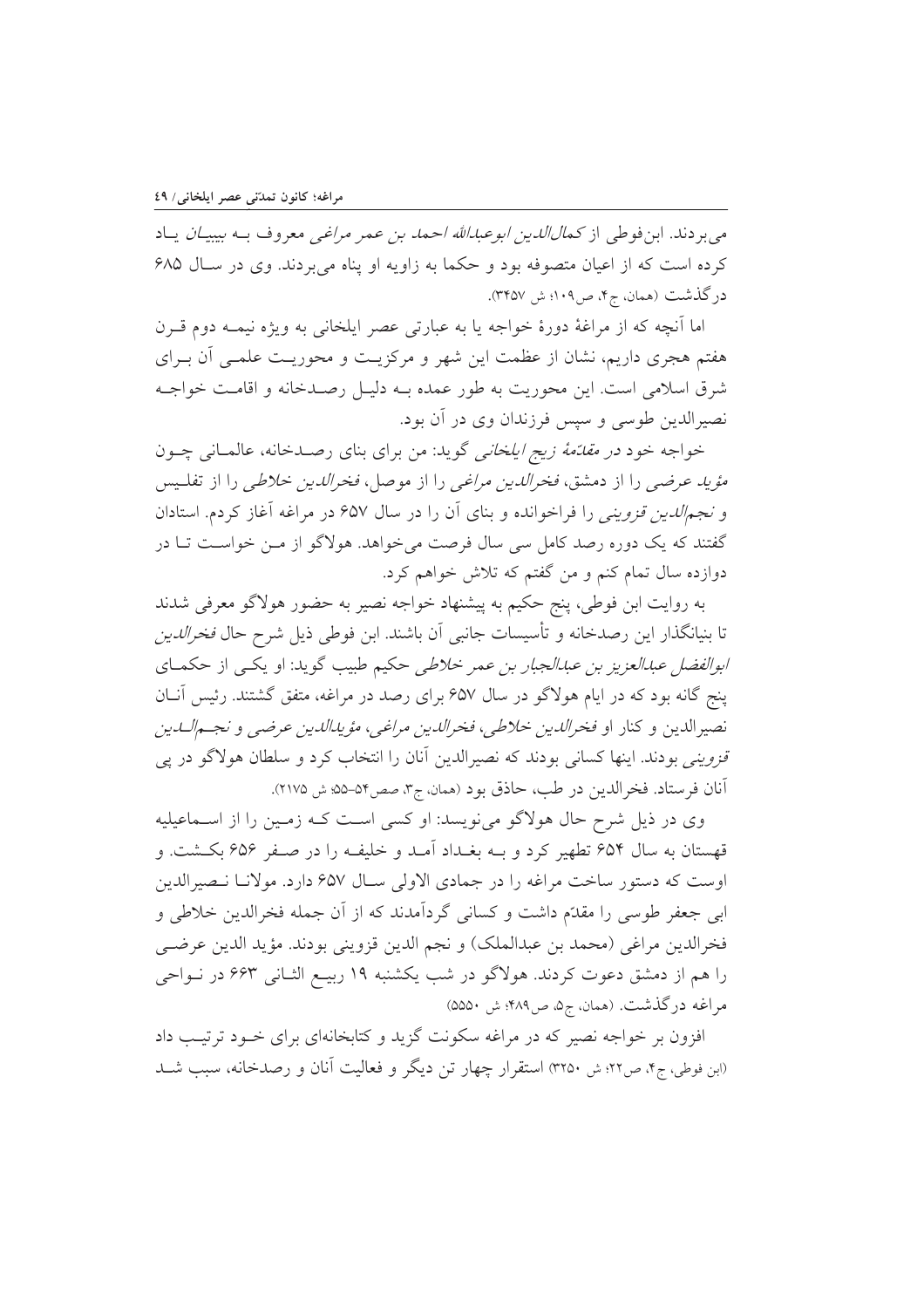۵۰/ پژوهشهای علوم تاریخی

تا مراغه مرکزیت علمی به دست آورد. اف ادی کـه در کـار رصـدخانه فعـال بودنـد، بـه «رصدي» شهرت يافتند. در اين باره، چندين نمونه در كتاب ابـن فـوطى آمـده اسـت كـه ملاحظه خواهیم کرد. در یک جا ابن فوطی اشاره می کند کـه *قـوامالـدین ابوسـعد عبـدالله* حکیم ابیاتی به فارسی برای من فرستاد و کلید رصدخانه را خواست. (همان، ج۳، ص۵۰۴)

نقل بالا نقش ابن فوطي را به عنوان كليددار رصدخانه نشان مي دهـد. وي مـسئوليت كتابخانهٔ رصدخانه را هم داشت و گاه تصريح مي كند كه فلان كتاب را در خزانـهٔ كتـب الرصد ديده است (همان، ج٢، ص٢١٩: ش ١٣٥٧). وي دربارة شاهنامهاي كه ابوالفيضل احميد بن بنجیر کازرونی مقیم روم سروده و در پایان زندگی هر پادشاه، نامی از هولاگــو آورده و او را دعا کرده و شاهنامهاش را در سال ۶۶۰ به حضور سلطان تقدیم کـرده و مقـرّری بزرگی دریافته نموده، گوید که نسخهای از آن را در سه مجلد در «خزانة کتب الرصـد» دیده است. (همان، ج۳، ص۳۱۷؛ ش ۲۶۹۴) در جـای دیگـری از مجموعـهای از قـوامالـدین ابوبکر بن مسعود نیشابوری رئیس و به خط او یاد مےکند کـه اَن را بـه سـال ۶۶۵ در «رصد» دیده است.(همان، ج۴، ص۴۸۴؛ ش ۳۰۱۹، و نمونهٔ دیگر: ج۴، صص۸۳، ۳۳۹۸، ج۴، ص۴۸۶: ش ۴۰۳۳، ج۵، ص۹۹؛ ش ۴۷۱۸)

ا*بوالفرج بن هارون معروف به ابن العبرى*، مورّخ برجستهٔ مسیحی كه خود از موصـل برخاسته و زمان هولاگو به مراغه آمد و در آنجا سکنی گزید، می نویسد: در ایــن تــاریخ، خواجه نصيرالدين طوسي فيلسوف صاحب رصدخانهٔ مراغه، أن حكـيم عظـيم الــشأن و صاحب نظر در تمـام فنـون حكمـت، درگذشـت. در رصـدخانهٔ او در مراغـه بـود كـه جماعتی از فضلای مهندسین جمع شدند. خواجه مـسئولیت تمـامی اوقـاف موجـود در سرزمینهای تحت سلطهٔ مغول را در اختیار داشت. (ابن العبری، ص ۲۸۷)

منبع ما دربارهٔ علمایی که به مراغه آمدند کتاب ابن فـوطی اسـت کـه بـا نــام مجمــع /لاد*اب في معجم الالقاب در شش مجلد* به چاپ رسيده است. اين كتاب كه بــر اســاس القاب تنظيم شده، از حرف الف تا عين را فاقد است. همــانطـور كــه صـرفاً تــا انتهــاي حرف ميم دارد و مع الاسف شرح حال خواجهنصير از آن افتاده است. بـا ايــن حــال در همین مقدار باقی مانده آگاهی های مهمی دارد. دلیل این مطلب آن است کـه وی مقـیم رصدخانه بوده و گاه تصریح میکند که فلان مطلب را وقتـی کـه در رصـدخانه بـوده، بادداشت کرده است.

ابن شاکر دربارهٔ وی می نویسد: عبدالرزاق بن احمـد بـن محمـد، مـورّخ اخبـاری و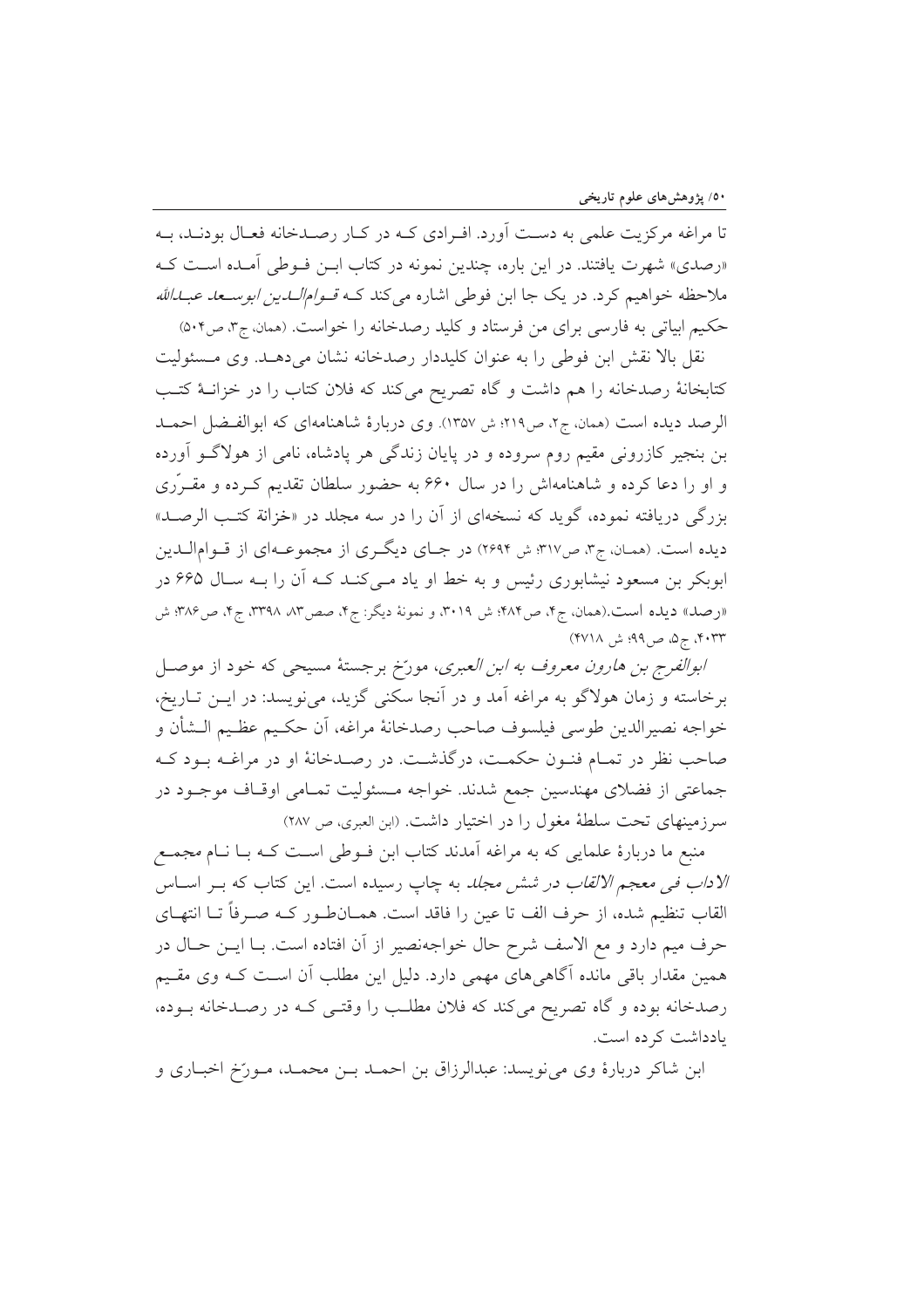فیلسوف معروف به ابن فوطی، صاحب تألیفات در سال ۶۴۲ هــق. بــه دنیـا آمــد و در ۷۲۳ درگذشت. وی در واقعهٔ بغداد اسیر شد و در اختیار نصیرالدین طوسی قرار گرفت. در اين وقت به علوم اوائل (فلسفي) و ادب و نظم و نثر پرداخت و در تـاريخ مهـارت یافت. دست توانایی در نگارش شرح حال داشته و صاحب ذهنی سیال و قلمی سریع و خطي در نهايت زيبايي است. او در حالي كه خوابيده بود به زيبايي مي نوشت. در منطـق و فنون حکمت هم مهارت داشت. برای بیش از ده سال مسئول کتابخانهٔ رصدخانه بود و اشتیاق به تاریخ داشت و کتب نفیسی در اختیارش بود. بعدها به بغـداد آمـد و مـسئول كتابخانهٔ مستنصریه شد... و كتاب *مجمع الاداب* را در پنجاه مجلد نوشت. همین طور كتاب درر الاصلاف در بيست مجلد، كتاب *تلقيح الافهام في المؤتلف و المختلف و تاريخ جهـان* از آغاز تا خرابی بغداد و *الدرر الناصعه* در شعرای قـرن هفـتم. اشـعار زيـادی بــه عربــی و عجمي دارد. (فوات الوفيات، ج٢، ص٣١٩) ما بايد وي را جزو اولين مهاجران به مراغه بدانيم.

براساس اخباری که ابن فوطی و دیگران در اختیار مـا گذاشـتهانـد، پـس از اسـتقرار خواجهنصیر در مراغه، نه تنها سیر طالبان علم و دانشمندان به مراغه سرازیر شدند بلک دربار ایلخانی مصمّم گردید تا خانوادههایی را که از مراغه به سوی بلاد عرب رفتهاند به این شهر بازگرداند، تا این شهر نه تنها عظمت گذشتهٔ خود را بازیابد بلکه زمینهای برای رشد و پیشرفت اَن باشد. فخرالدین لقمان بن محمد مراغـی مـسئولیت ایــن کــار را بــر عهده گرفت. او نمایندگانی را به اربیل، موصل و جزیره فرستاد و آنان توانستند پانـصد خانواده را كه قبل از چهل سال ــ طي حملات اوليهٔ مغول ــ از مراغــه دور شــده بودنــد، به این شهر باز گردانند. (ابن فوطی، ج۳، ص۱۱۱؛ ش۲۲۹۷) حملـه بـه مراغـه در سـال ۶۱۸ صورت گرفت که طی آن، مغولان، این شهر را غارت کرده و از آنجـا بــه ســمت روس رفتند. (ابن عماد حنبلي، ج٧، ص١۴٠)

دربارهٔ مرکزیت علمی مراغه، مروری بر برخی از دادههای موجـود در کتـاب معجـم *الالقاب* ابن فوطی بهترین راهگشاست. این آگاهی ها غالباً نشانگر آن است کــه در عهــد خواجه و پس از آن تا سالها، مراغه، شهری است که عالمیان شبهرهای مختلف، بیرای مدتی هم که شده، در آن اقامت کرده و از مزایای آن بهرهمند می شدند. خود ابن فـوطی، سالها در مراغه سکونت داشت و حتی زمانی که خبر از حـضورش در بغـداد مـی دهـد، عيالش در مراغه بوده است (ابن فوطي، ج۲، ص۶۷: ش۹۷۳).

همین نویسنده، کتابی با عنوان *ذکر من قصد الرصد* داشـته اسـت کـه در آن، احـوال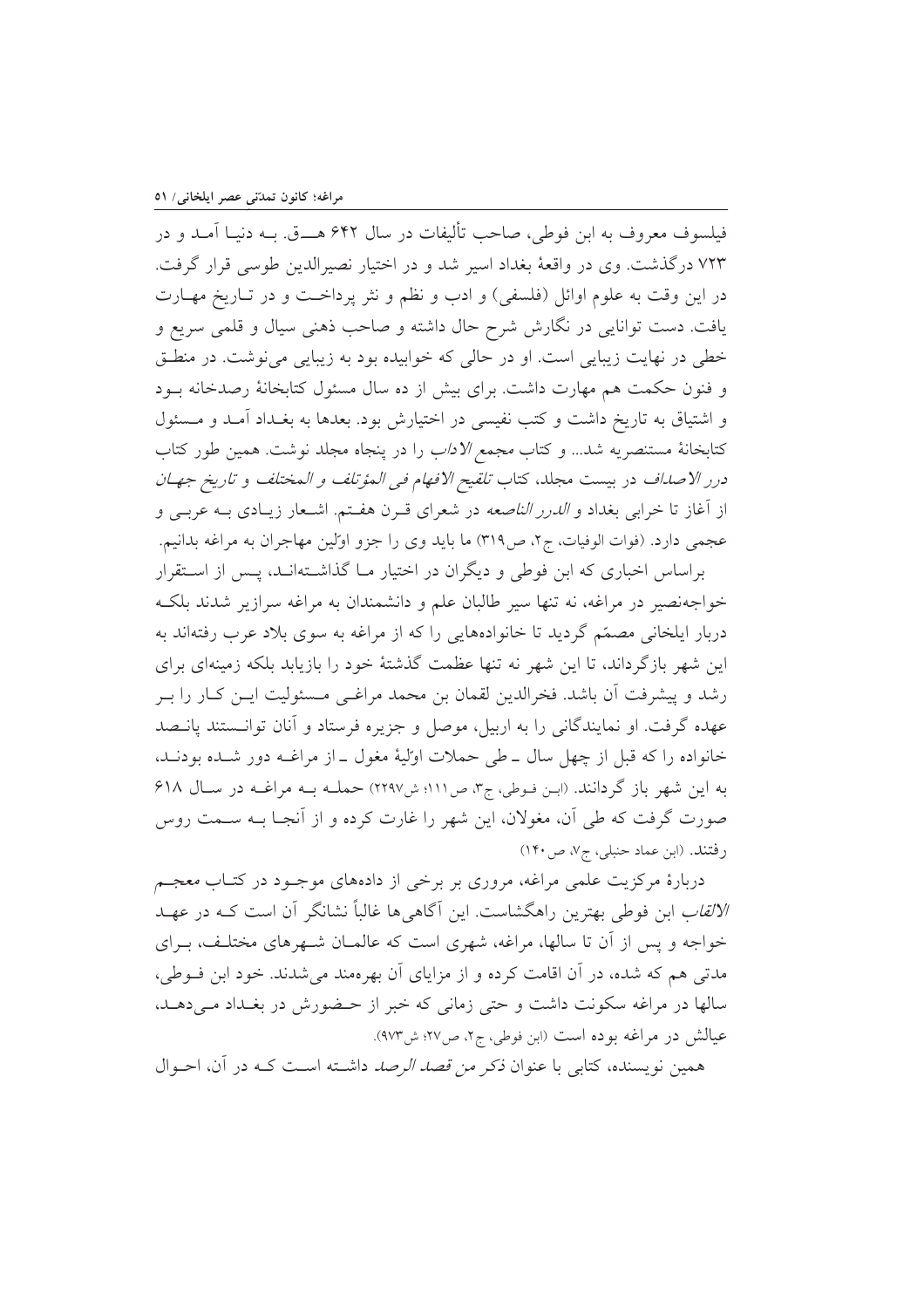كساني از عالمان بلاد ديگر كه به هدف ديدار يا آموزش يا تحقيق به مراغه آمـدهانــد تــا رصدخانه را ملاحظه کنند، یاد کرده است. وی خود از ایــن کتــاب در چنــدین مــورد (از جمله: همان، ج١، ص٥٠۶: ش ٨١٩) ياد كرده است:

**۱ . عزالدین ابوعبدالله حسن بن احمد واسطی:** عالم، ادیب، واعظ و حافظ بود. کتابهــای زیادی به قلم خود نوشت که از آن جمله *کشاف زمخشری و تفسیر فخـررازی و غیـر*ه بـود. میان ما از زمانی که در مراغه بودیم، مودّت و دوستی برقرار بود. (همان، ص۱۱۵؛ ش ۷۲)

٢. عزالدين حسن بن محمد واسطى عطار شيخ دار سوسيان: ابن فوطى گويــد كــه او را در سال ۷۱۴ دیدم. به بلاد خراسان و ماوراءالنهر و چین رفت. عالم به مجـسطی و ریاضیات بود. به مراغه آمد و شاگردی محیی الدین مغربی کرد. (همان ص١٢٧؛ ش ١٢١)

**۳. عزالدین ابراهیم بن ابی علمی شیرازی ادیب:** وی در سال ۶۶۹ در رصدخانه، ابیـاتی از عزالدین ابورشاد رشید بن بنجیر شیرازی برای من خواند. (ابن فوطی: ۱۸۴/۱، ش ۱۸۸)

٤. عزالدين ابوالمظفر عبدالعزيز بن جعفر نيسابوري صــاحب البــصره: نــسب بــه مالک اشتر می برد. پس از گشوده شدن عراق توسط مغولان، نزد خاندان جوینی ها بود و بصره به او واگذار شد و به علویان احسان فراوان می کرد. او به مراغـه آمـد و مـن او را ديدم و در ذي قعده ۶۷۲ درگذشت. (همان، ص۲۲۷؛ ش ۲۷۳)

٥. عزالدين ابومحمد عربشاه بن مرتضى حسيني ابرقويي، از سادات و نقباء ابرقــو. ابن فوطي گويد: من در محضر شيخنا فخرالدين ابي علي فالي، او را در مراغه ديدم كـه نسبش را برای من نوشت و گفت: بـه عهـد بویهیـان از اران بـه بغـداد و در روزگـار سلاجقه، به فارس رفتهاند (همان، ص١٥٠؛ ش ٣١٤).

**٦. عزالدین قاسم بن عبدالکریم سنجاری** از خاندانی اهل علم و خطابـه و تــدریس در سنجار: در سال ۶۷۰ به قصد تحصیل نزد مولانا السعید نصیرالدین طوسی بـه مراغـه آمد و نزد وي درس خوانده؛ به او تمايل داشت. (همان، ص۲۸۱؛ ش ۳۷۶).

٧. عضدالدين ابوالحسن منوچهر بن ايرانــشاه بــن علــي قهــستاني: از اولاد رؤسـاي قهستان بود. زماني كه مولانا السعيد نصيرالدين ابوجعفر در سال ۶۶۵ به قهستان رفت و بــه سال ۶۶۷ برگشت، عضدالدین همراه وی بود. خوش سیما و خوش خط بود و ابیـاتی بـرای من به فارسی نوشت و من در *«تذکرة لمن قصد الرصد»* آوردم (همان، ص۴۲۱؛ ش ۶۴۹).

٨. عزيزالدين ابوالقاسم عبدالعزيز خالدي كه مادرش دختر مستعصم عباسبي ببود،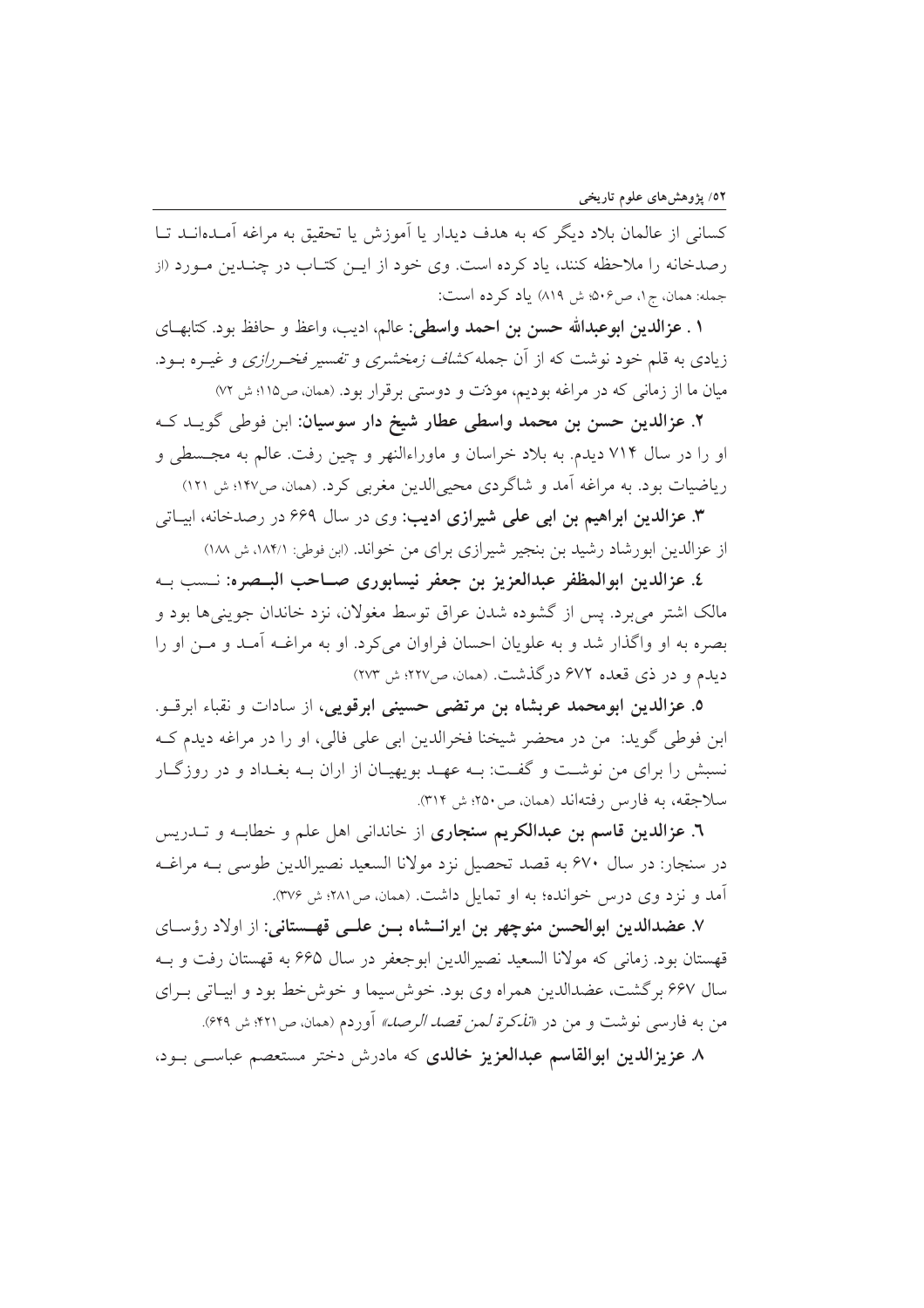بعد از مدّتی اسارت در نزد مغولان و آزادی به سال ۶۷۱ به مراغه آمد و به حضور دایی خود امیر ابوالمناقب مبارک پسر مستعصم رسید و در دار سوسیان اقامـت گزیــد. (همـان، ص4٨٩: ش ٥٩۴).

۹. عزالدين ابوعلى حسين بن ابي المعالي محمد بغدادي: از ظرفاي صوفيه بـود و فراوان سفر میکرد و نزد اکابر مقبول بود. در محرّم سال ۶۶۷ به مراغه آمد و جماعتی از فقرا (صوفيه) در خدمت او بودند. (همان ص٣٨٣: ش ٥٨٢)

۱۰. عفیفالدین ابوالعباس احمد بن علـی بغــدادی اصــولی: در روزگــار مولانــا السعيد نصيرالدين به مراغه أمد. فـردي خــوش اخــلاق بــود و در دانــش كــلام و نحــو آگاهی هایی داشت. به سال ۶۸۴ درگذشت. (همان، ص۴۲۷؛ ش ۶۶۰)

۱۱. علمالدین ابویعقوب اسحاق بن محمد عراقی: از کسانی است کـه گردشـگر سرزمینها بود؛ در سال ۶۶۵ در مراغه بر ما وارد و مدتی را در زاویه شیخ صُواب آمد و بر رصد نیز صعود کرد. شعری هم برای من خواند کـه آن را در کتـاب نکــر *مــن قـصد* الرصلہ نوشتم. (همان، ص۴۰۶: ش ۸۱۹)

١٢. علمالدين ابوابراهيم اسماعيل بن على ابن اقساسي علوى فقيه: در ماه – ربيع الاخر سال ۶۷۵ وارد مراغه شد و به رصد نیز صعود کرد. او علمای بغداد را می شناخت و گفت نزد نجم الدين ابوالقاسم جعفر بن سعيد حلي [صـاحب شـرايع الاسـلام] درس خوانده است. (همان، ص٩٠٩، ش ٨٢۶)

١٣. علمالدين ابومحمد سليمان بن عرفه شيزري حلبي: ابن فـوطي مـينويـسد: بـا گروهی از اهل حلب، پیش ما در مراغه بودند. او محفوظات زیادی از اشعار و اخبــار، و معرفت کاملی به انواع رمل و احکام آن داشت. وی اشعاری از خود را در رصـدخانه در سال ۶۶۷ خواند. (همان، ص۲۵۱، ش ۸۴۸)

١٤. عمادالدين ابوجعفر احمد بن بندار ساوي؛ قاضي شهر ساوه: مـدتي در مراغــه بود و در سال ۶۶۵ در خدمت او در محضر مولانا الـسعید نـصیرالدین بـود. وقتـی بـه بغداد رفتم، او هم وارد شد و به دربار صاحب شمس الـدين جـويني رفتـيم. مـساعد و معین خوبی بود. من از او نوشتم و او از من. (همان، ج۲، ص۲۵؛ ش ۹۶۸)

١٥. عمادالدين ابوالمكارم محمد بن عزالدين عبدالوهاب زنجاني تبريزي كاتب **شاعر:** از خانوادهٔ اهل فضل و فقه. شاگردی پــدر را کــرد و مــسئولیت اوقــاف تبریــز و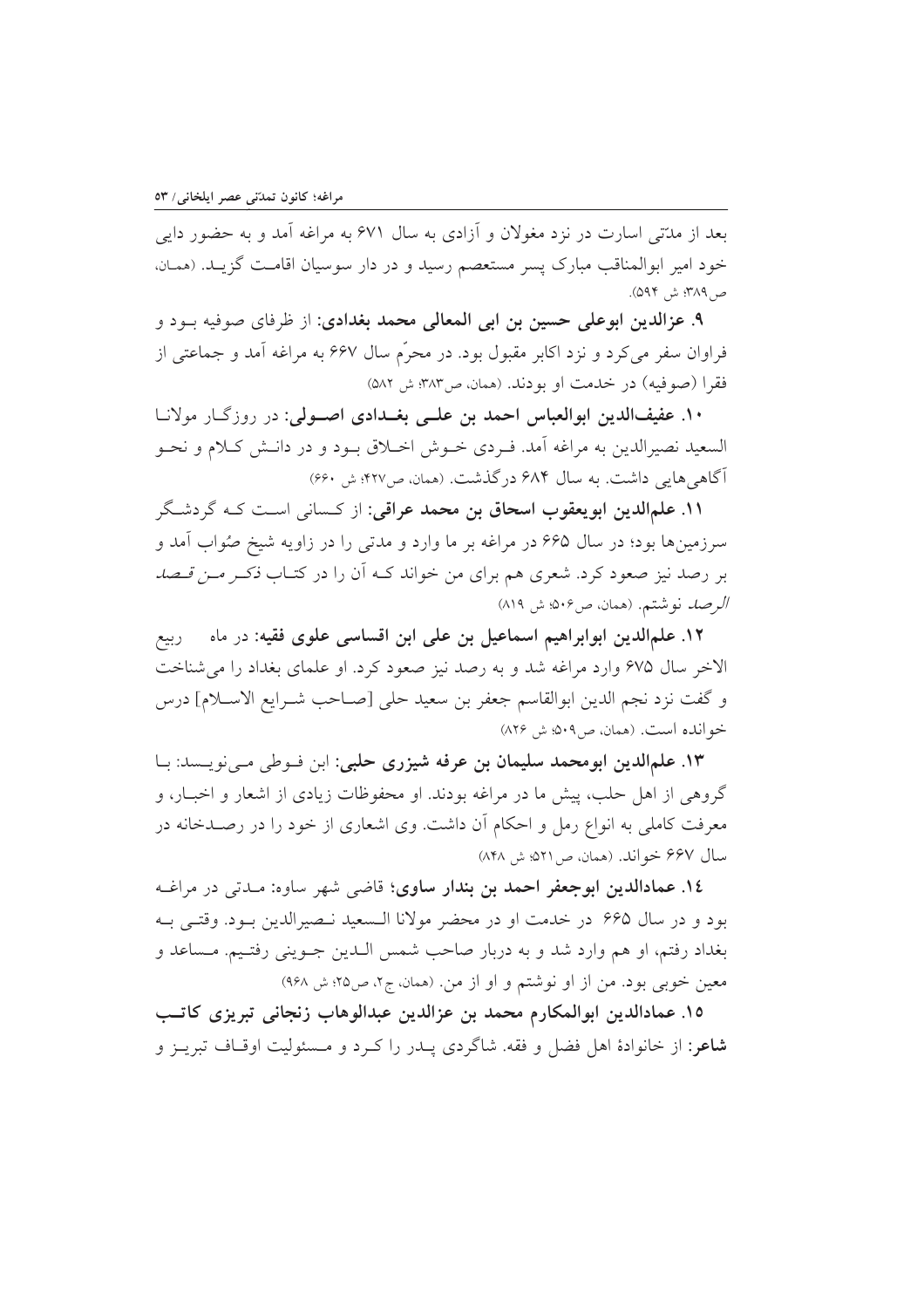نواحی را داشت. شعر فصیح فارسی دارد و خواجه شمسالدین جوینی را مـدح کـرد و در مفاوضهای که در رصدخانه در سال ۶۷۰ صورت گرفت اشعاری بـرای مـن خوانــد. (همان، ص1۴۸؛ ش ۱۲۱۷)

١٦. عمادالدين ابوالفضل محمد همداني واعظ: از علماي واعظ و قرَّاء حافظ بــود. در روزگار مولانا نصیرالدین محمد بن محمد بـن حـسن طوســی بــه مراغــه آمــد و در پیشگاه او وعظ کرد و این به سال ۶۷۰ بود. (همان، ص۱۵۷؛ ش ۱۲۳۳)

۱۷. عمادالدین ابوالفتح مسعود کاشغری امیر: فردی خوش سـیما و دارای اخلاقـی نيكو بود و رفاقتش با اصحاب، خوب بود. او انعام فراواني به شاگردان مولانا نصيرالدين می کرد. بخشی از سال ۶۶۸ را در مراغه نزد ما اقامت گزید و علـومی فراگرفـت. (همـان، ص ١٧٤؛ ش (١٢٧٥)

١٨. عميدالدين ابوالفضائل سعيد بن محمد بغدادي: وقتى بغداد به تـصرف مغـول درآمد، اسیر شد. در خدمت مولانا نصیرالدین در مراغه بود. کار شناخت تقاویم را آغــاز کرد و به خدمت اباقاخان پسر هولاگو رسید. سلطان وی را احترام کرده، انعام مـیداد و از لباس خود به او مي پوشانيد. در سال ۶۶۴ به جواني درگذشت. مـن بـا او رفاقـت و همنشینی داشتم. او در مراغه در مسیر رصدخانه، در کنار قبّـهٔ ترکـان دفـن شـد. (همـان، ص ٢٢٢؛ ش ١٣۶۵)

۱۹. علاءالدین عبدالرحیم بن نجم الدین مراغی تبریــزی، از خانــدان<sub>ی</sub> معــروف در قضاوت و ریاست: در سال ۶۶۲ در مراغه متولد و عالمی برجسته شده؛ به عنوان قاضبی القضات عراق تعیین گردیده است. ابن فوطی او را در سال ۷۱۵ در حالی کـه بـا ابهـت تمام وارد بغداد شده و همهٔ عالمان بغداد به استقبالش شـتافتهانـد، ديـده اسـت. (همـان، ص٨٠٣؛ ش ١٥٢٠)

۲۰. علاءالدین علی بن احمد بخاری: سـال ۶۷۰ بــه مراغــه آمــد. مـردی فــصيح و خوش بیان بود و در محضر مولانا السعید حاضر شده و متونی از ادب فارسبی و عرببی میخواند... در مدّتی که در رصدخانه بودم نزد من میآمد. من از او چیزهـایی نوشــتم و او از من در سال ۶۸۷ در مراغه درگذشت. (همان ص۳۱۷: ش ۱۵۴۲)

۲۱. علاءالدین محمد بن جاولی حلبی: جوانی از اهل حلب که در جمـادیالاخـرة سال ۶۷۶ در مراغه نزد من حاضر شد. (همان ص۵۱ به ش ۱۶۱۳)

٢٢ . علاءالدين ابونصر محمد بن محمد ايجي صاحب ايج: به مراغــه بــر مــا وارد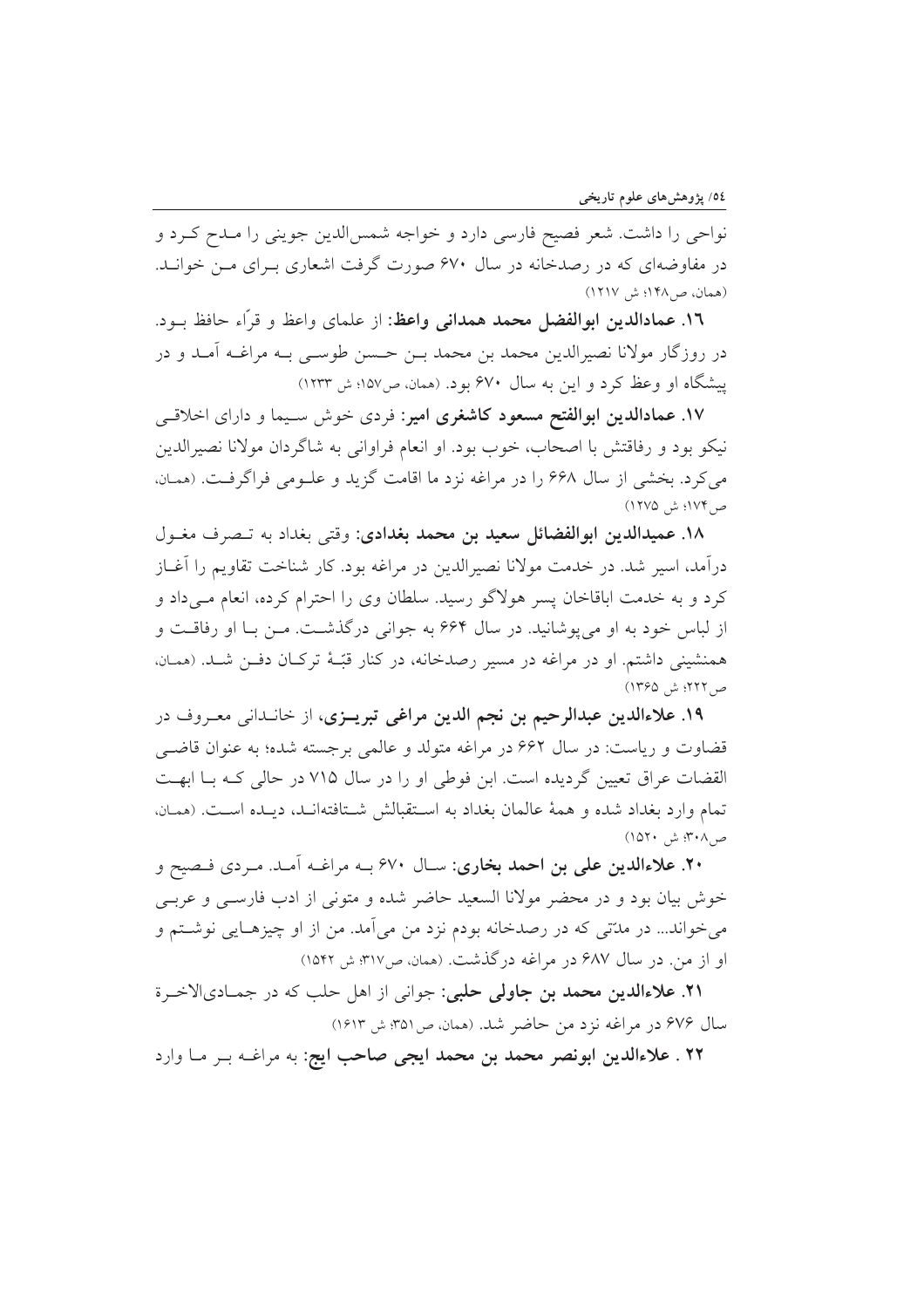شد و به سال ۶۷۰ به رصدخانه صعود کرد. (همان ص۳۶۳: ش ۱۶۳۶)

۲۳. غیاثالدین قتلغ بک بن تاج|لدین زیرک بن عزیز خواجه کاشــغری امیــر: از خاندانی امیر و تاجر. ابن فوطی در مراغه او را ملاقات کرده است و می گویـد: بـه زبـان های فارسی، ترکی، مغولی و خطایی سخن می گفت. (همان، ص۴۲۸: ش ۱۷۸۵)

٢٤. غياثالدين ابوالفضل محمد بن محمد ارموي صــوفي: از مردمــان اروميــه، در سال ۶۶۶ به مراغه آمد در حالي كه چهرهٔ صالحان داشت و شـيخي خـوش،قيافـه و كـم حرف بود و به من گفت که مدتبی در بغداد بوده است. (همان، ص۴۵۹؛ ش ۱۸۰۸)

٢٥. فخرالدين ابونصر احمد بن خليل بن موسى عزازى صوفى: به مراغه آمد و به رصدخانه صعود كرد. خوش تركيب (حسن القاعده) و نيكوصحبت بـود و همنــشيني بـا صاحب شمس الدين جويني كرده بود. (همان، ص٥٣۴: ش ١٩۴٠)

٢٦. فخرالدين ابوالفرج احمد بن عثمان بن جعفر حلبي صوفي: وي از بـلاد شـام به مصر و يمن رفت و از آنجا عــازم حــج شــد. بعــد از آن بــه بــلاد روم و ارمنــستان و آذربایجان رفت. در سال ۶۶۶ به مراغه آمد و در رصدخانه نزد ما اقامـت گزیـد. مـردی یر فایده بود. (همان، ص۱۴۲، ش ۱۹۵۸)

٢٧. فخرالدين احمد بن عثمان مراغى امين؛ معمــار رصــدخانهٔ مراغــه: ابــن فــوطى می نویسد: خواجه نصیرالدین طوسی در تمامی کارهایش بر وی اعتماد می کـرد. (همـان، ص٥۴٣؛ ش ١٩۶٠) يسرش عزالدين هم كاتب ديوان بوده و در سال ٧٠۴ به دستور الجبايتو به قتل رسیده است (همان، ج۱، ص۱۰۲؛ ش ۴۴).

۲۸. فخرالدین ابوعلی احمد بن فالی علامهٔ عـالم: علامـهٔ علمـای زمـان بـود و در تبریز به محضر شمس|لدین صاحب جوینی رسید و با قصیدهای غرّاء که مشتمل بر ۱۵۰ بیت بود او را وصف کرد و وی نیز ۱۵۰ دینار به او داد. در بغداد هم عطاملک جــوینی را ستایش کرد. مدتی در مراغه نزد ما بود و با خط خود اجازهای برای من نوشت. (همان، ص ۵۴۷؛ ش ۱۹۶۷)

٢٩. فخرالدين ابوالقاسم احمد پسر خواجه نصيرالدين طوسي: ابـن فـوطي او را بـا القاب «المنجم الحكيم» ياد كرده؛ گويد: در مراغه به دنيا آمـد. سـيس از خـدمات وي \_ بهويژه در دوران قحطي \_به علما ياد كرده و در پايان گويد: وي در شـهر سـيواس، روز یکشنبه ۲۱ ذی حجه سال ۷۰۰ کشته شده؛ جسدش به مراغه منتقل و کنار برادرش دفن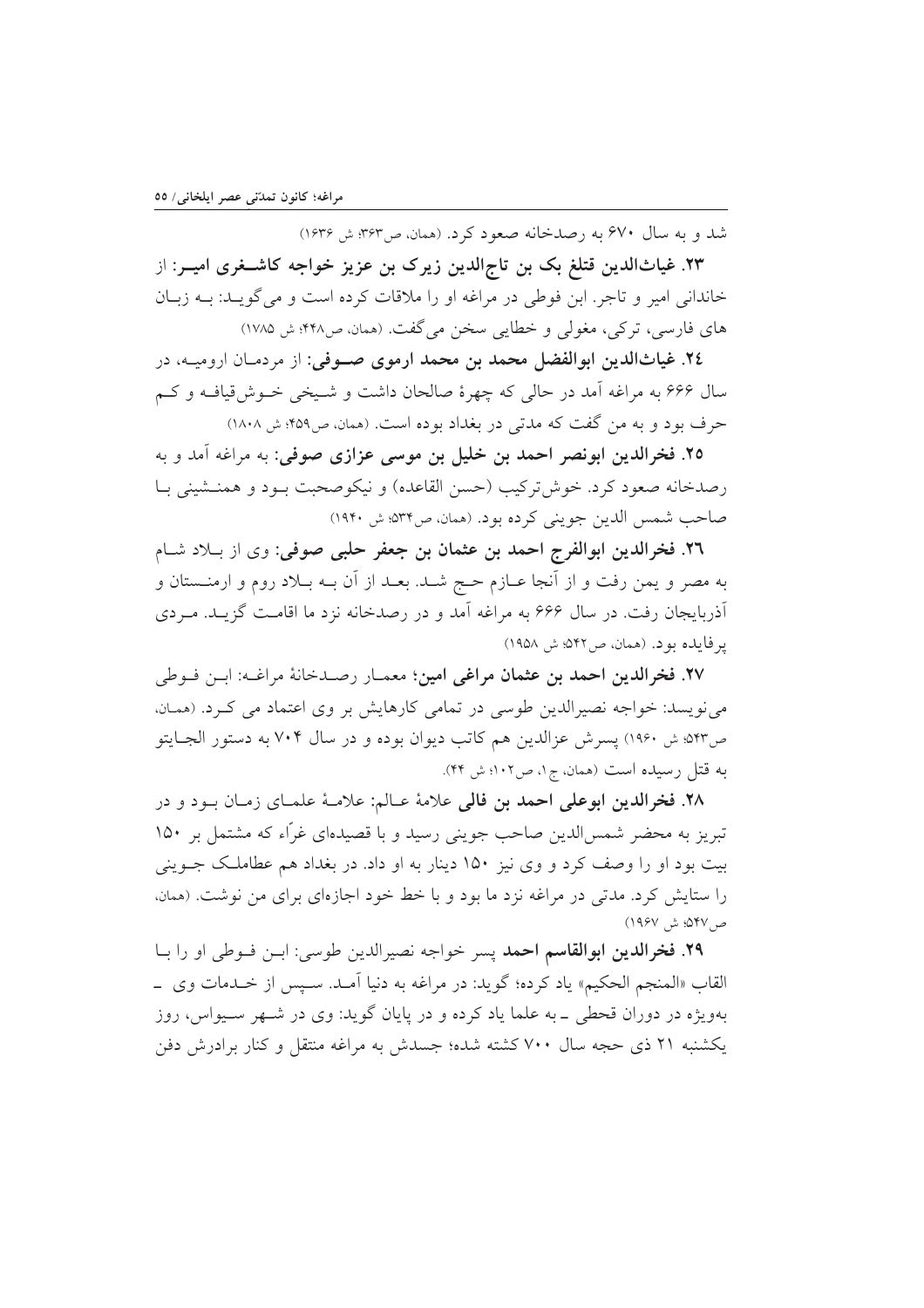گر دید. (همان، ص۳۵۳): ش ۱۹۷۶)

۳۰. فخرالدین ابومحمد بزرجمهر بن محمد بروجـردي: عـالم و كاتـب و خطـاط بسيار كم غلط. در ايام خواجه نصير الدين به مراغــه اَمــد. بعــدها بــه بغــداد رفــت و در نظاميه ساكن شد. (همان، ص٧٣٪ ش ٢٠١٧)

۳۱. فخرالدین ابوطاهر جمشید بن حسین شیرازی: سال ۶۷۷ به مراغــه آمــد (همــان. ص٥٨٢: ش ٢٠٣۶). در جاي ديگري هم از فخرالدين ابوطاهر بن جمشيدبن حسن بـن داود فالی شیرازی یاد کرده و نوشته است: سال ۶۷۵ به مراغه بر ما وارد شد. وی محفوظات زیادی از اشعار و اخبار داشت و به فارسی در همهٔ فنون شعر، می سرود (همان، ج۳، ج۳۲: ش ۲۱۲۸). شاید همان فرد پیشین باشد.

٣٢. فخرالدين ابوالحسن الحسين بن بديع قايني نقـاش: ابـن فـوطي گويـد: او از بزرگان از اصحاب مولانا السعید نصیرالدین ابوجعفر و مودّت قدیمی میـان آنـان بــود و رفاقت مؤكَّد از زمان اقامت در قهستان داشتند. همراه خواجه به مراغه آمد و خواجــه در کارهای خصوصی خود، به وی اعتماد داشت. در مجلس انسی بـرای مـن ایـن شـعر را خو اند:

درمان عاشقى چيست، يايان سورة النصر بـ با زر برو نبشته منصور نوح بن نصر (همان، ص۱۰؛ ش ۲۰۶۷)

٣٣. فخرالدين ابومحمد الحسين بن الحسن زرندي قاضي: از فرزندان قضات بـود؛ به مراغه در محضر مولانا نصيرالدين ابوجعفر أمد. من رفاقـت نزديكـي بــا او داشــتم و میان ما مطایباتی بود و در مراغه با هم معاشرت داشتم و شعری هم دربـارهٔ او گفــتم. در ربيع الاول سال ۶۹۲ در بغداد درگذشت. (همان، ص۱۰؛ ش ۲۰۷۰)

٣٤. فخرالدين ابوالفضل عبدالعزيز بن عبدالجبار خلاطي حكيم طبيب ابن فـوطى گوید: وی جزو پنج حکیمی بود که نصیرالدین آنان را به خدمت هولاگو معرفی کـرد و او نیز در یی ایشان فرستاد و کار رصدخانه را متقبل شدند. (ممان، صص۵۵ـ۵۴: ش ۲۱۷۵).

٣٥. فخرالدين ابوالفتح على بن الحسين بن محمد مرندي: وزارت روم بر عهـدة او بود، به همراه معینالدین پروانه. قـدم علینــا مراغــه، سـنه ۶۶۶ و در مخیمــهای کــه زیــر رصدخانه بود فرود آمد. (همان، ص٨٧؛ ش ٢٢٢٢)

٣٦. فخرالدين ابوالحسن على بن تاجالدين حسين خزاعــي چهــاردهي دامغــاني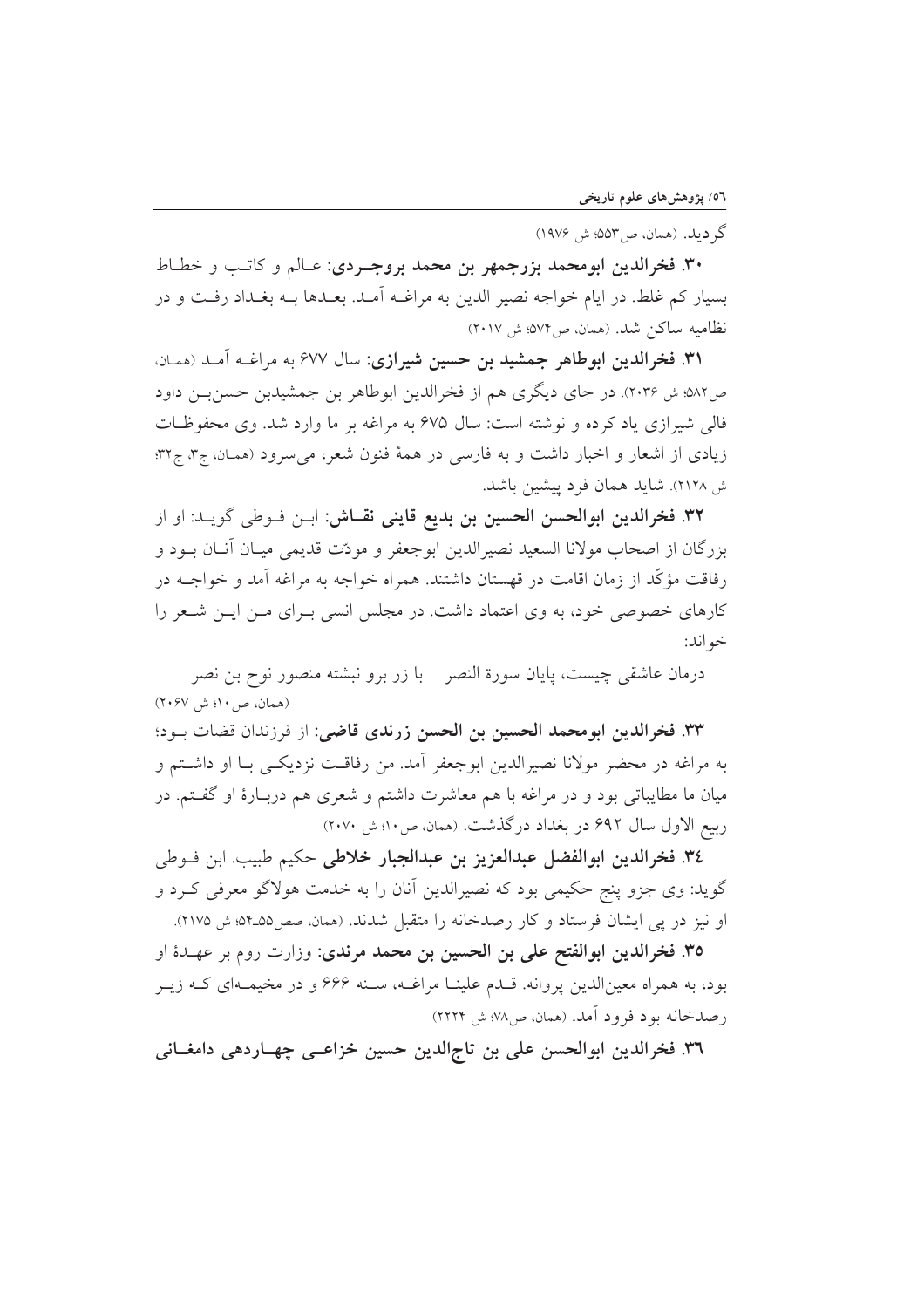**منجم**: او از شخصیتهای روزگار بود و به معرفت علم نجوم شهرت یافت. از همراهان امیر سونجاق، و با سلاطین نزدیک بود. وی در مراغه ساکن شد و خانهها و باغهـایی را آباد کرد و خداوند فرزندانی نجیب به او داد. اشعار عجیبی به فارسی و عربی میسرود. وی به سال ۶۸۶ در مراغه درگذشت و جنازهاش در چارده نـزد خـانوادهاش دفـن شـد. (همان، ص ۸۰؛ ش ۲۲۲۶)

٣٧. فخرالدين ابوالحسن على بن يونس اهرى صوفي: وي از بزرگان صوفيه بود و حديث شنيد. وي در سال ۶۶۴ وارد مراغه شد، اما دائم السكوت بود و جز بـهضـرورت چیزی نمی گفت.(همان، ص۹۲؛ ش ۲۲۵۷)

۳۸. فخرالدین ابوالفتح محمد بن جمالاللدین احمـد قزوینــی: ابــن فــوطی، او را جواني فاضل مي داند كه سال ۶۶۵ را در مراغه به سر برد و كتابهاي زيـادي بـراي خـود نوشت. او فراوان به رصدخانه صعود کرد و در حیالی کیه جنوان بنود، بنه سیال ۶۶۷ در گذشت. (همان، ص١٢٣؛ ش ٢٣٢٠)

۳۹. فخرالدین ابوالفضل محمد بن دیلمــشاه نخجــوانی وزیــر فقیــر: وی از اولاد وزرای بزرگ بود و در نخجوان مستوفی گری می کـرد. سـیس از دنیـا بُریــد و در دایــرهٔ مريدان قطبالدين اهري درآمد. ابن فوطي گويد: او را در سال ۶۵۹ كــه از دســت كفّــار می گریختم دیدم در حالی که شیخ پیری بود. در سال ۶۷۰ او را در مراغه دیـدم و مولانـا نصیرالدین او را اکرام کرده و قدرش را می شناخت. او شــماری از اشــعار فارســی اش را برای من نوشت و در سال ۶۷۸ درگذشت. (همان، ص۱۴۰؛ ش ۲۳۵۴)

٤٠. فخرالدين ابوالليث محمد بن عبدالملك مراغي رصدي: وي يكي از اركـان چهارگانه رصدخانه مراغه بود که مولانا نصیرالدین ابوجعفر طوسی آنـان را بــه حـضور هولاگو معرفی کرد و پیشنهاد دعوت آنان را داد؛ این افراد عبارت بودنــد از: *فخرالــدین* مراغبي، فخرالدين خلاطي، مؤيدالدين عرضبي و نجمالدين قزويني. فخرالـدين، عــالم بــه علوم رصد، هندسه و اصول بود و کتابهای زیادی به خط خود از کتب ریاضی نوشت. وی منزوی بود و کمتر با دیگر اصحاب می نشست و به کار خود و کتابت مشغول بـود. وقتي از نوشتن خسته مي شد، باغي داشت كه به آنجا مي رفت و كــار مــي كــرد. مــن در خدمت مولانا نجم الدين بغدادي، در برخي از اوقات، او را ديدار مـي كـردم. او در كـار ساختن برج مسّ که برای سلطان میساخت و سه طبقه بود اهتمام داشت. وی در صـفر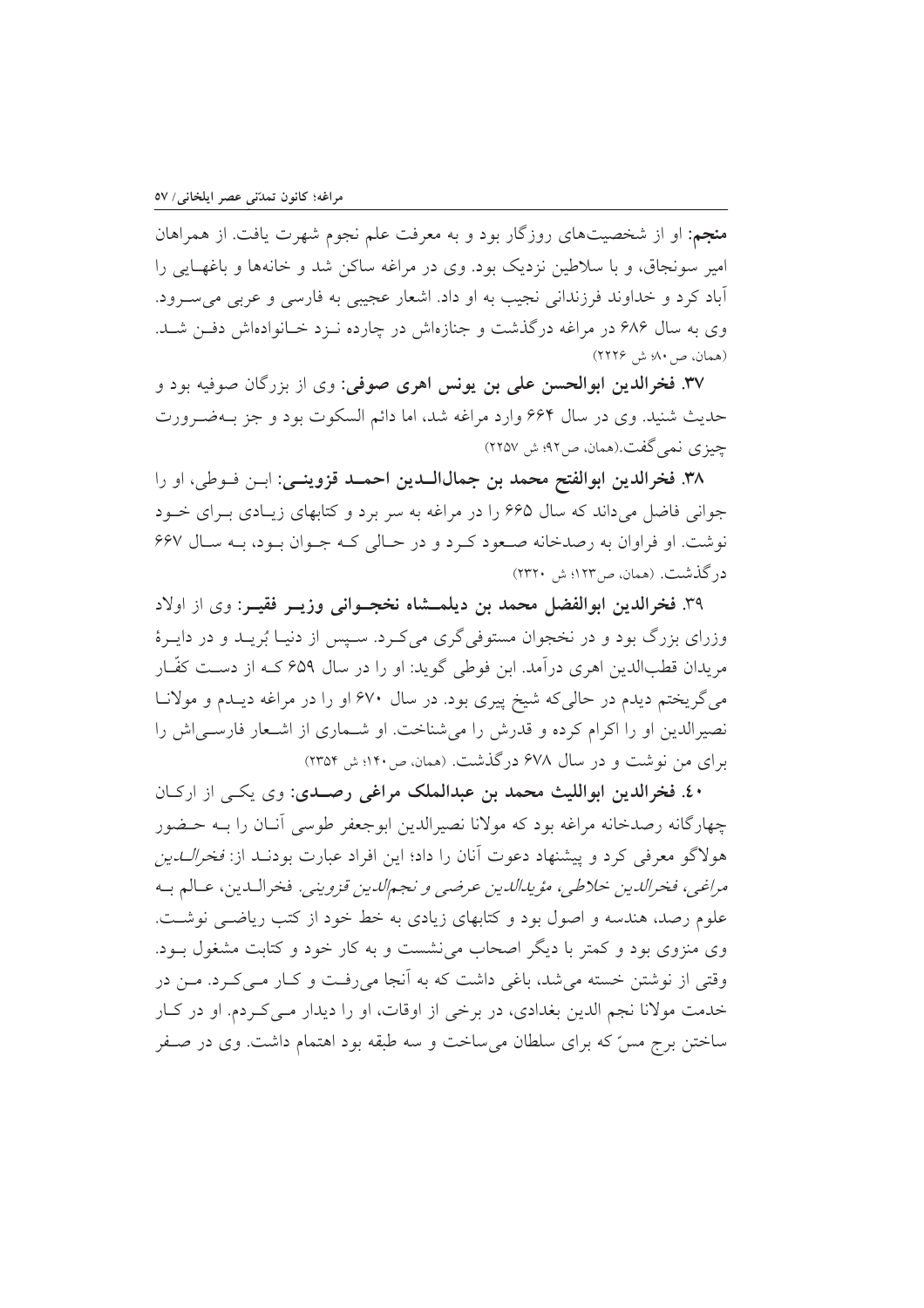سال ۶۶۷ در گذشت. ولادت او در سال ۵۸۳ بو د.(همان، ص۱۵۰؛ ش ۲۳۷۳)

٤١. برهانالدين ابوحامد بن فخرالدين ابوالفضل محمد بن محمد بن ابي الحــسن على المطرزي الايجي، نيسابوري الاصل: يدرش مهندس، اديب و علامه و از فـضلاي بزرگ و فقیهان ادیب بود. آیتی در معانی و بیان و اصول و خلاف و هندسـه و حـساب به شمار می آمد. در ایج ساکن شده و آنجا را به عنوان وطن اختیار کرد. برهانالــدین در سال ۶۶۵ در حضور مولانا السعید نصیرالدین اشعاری از یدرش برای مـا خوانـد (همـان. ص ١٧٢؛ ش ٢٣١٧)

٤٢. فخرالدين ابوغالب محمد بن محمد علوى آبي نقيب: وي بــه همـراه بــرادرش كمال الدين ابومحمد رضا به مراغه أمد، اما مانند برادرش دنبال علم نبود بلكــه أنچــه از مولانا نصيرالدين ابوجعفر محمد بن محمد بن حسن طوسي خواست، رياست وقـف در همدان و اصفهان و قم و كاشان و نواحي آن بود. (ممان، ص١٧٣؛ ش ٢٤١٩)

٤٣. فخرالدين ابومسعود منصور بن محمد كازروني حكيم طبيب: او در سـال ۶۶۴ به مراغه نزد مولانا السعید نصیرالدین ابوجعفر آمـد و وی او را سـخت اکـرام کـرده در مدرسه صدر به منزل داد. او کتابهای زیادی در حکمت و طب داشت. آنهـا را تقــدیم خواجه کرد اما خواجه تنها یک کتاب از او گرفت. فرزندش شمس الدین مسعود نیـز در خدمت يدر بود. اتفاق افتاد كه نامش را يرسيدند. دو بيت شعر فارسي در اين باره گفت:

چون خاک جناب درگهت بوسیدم طوبی لک طـوبی ز فلـک بــشنیدم

مـسعود پــدر کردمــی نام و لیـــک \_ مسعود کنون شدم چو رویت دیدم (همان، ص ٢١٢؛ ش ٢۴٩۶)

٤٤. فريدالدين ابوالحسن على بن حيدر بن على طوسى رصـدى حكـيم: وى در سال ۶۵۷ به مراغه آمد و خدمت مولانا السعيد نصيرالدين ابـوجعفر رسـيد. وقتـبي پايــه رصدخانه را می گذاشتند در خدمت ایشان بود و خواجه از وی در کارها استفاده کرده و در امور خود بر او اعتماد می کرد. مردی جلَّد و اهل عمل بـود نــه اهــل اشــتغال علمــی. رفتار خوبی داشت. بعدها به بغداد آمد در حالی که بر طریقت صوفیه بــود. آن زمــان در خدمت مولانا اصیل الدین فرزند خواجه نصیر بود. عاقبت در اصـفهان سـکونت کـرد و به سال ۶۹۹ در گذشت (همان، ص ۲۴۵؛ ش ۲۵۵۹)

٤٥. قطب الدين ابوالمظفر احمد بـن محمــود بنــاكتي: از فـضلايي اسـت كــه در روزگار مولانا السعید نصیرالدین ابوجعفر در سـال ۶۷۱ بـه مراغـه وارد شـد و کتابهـای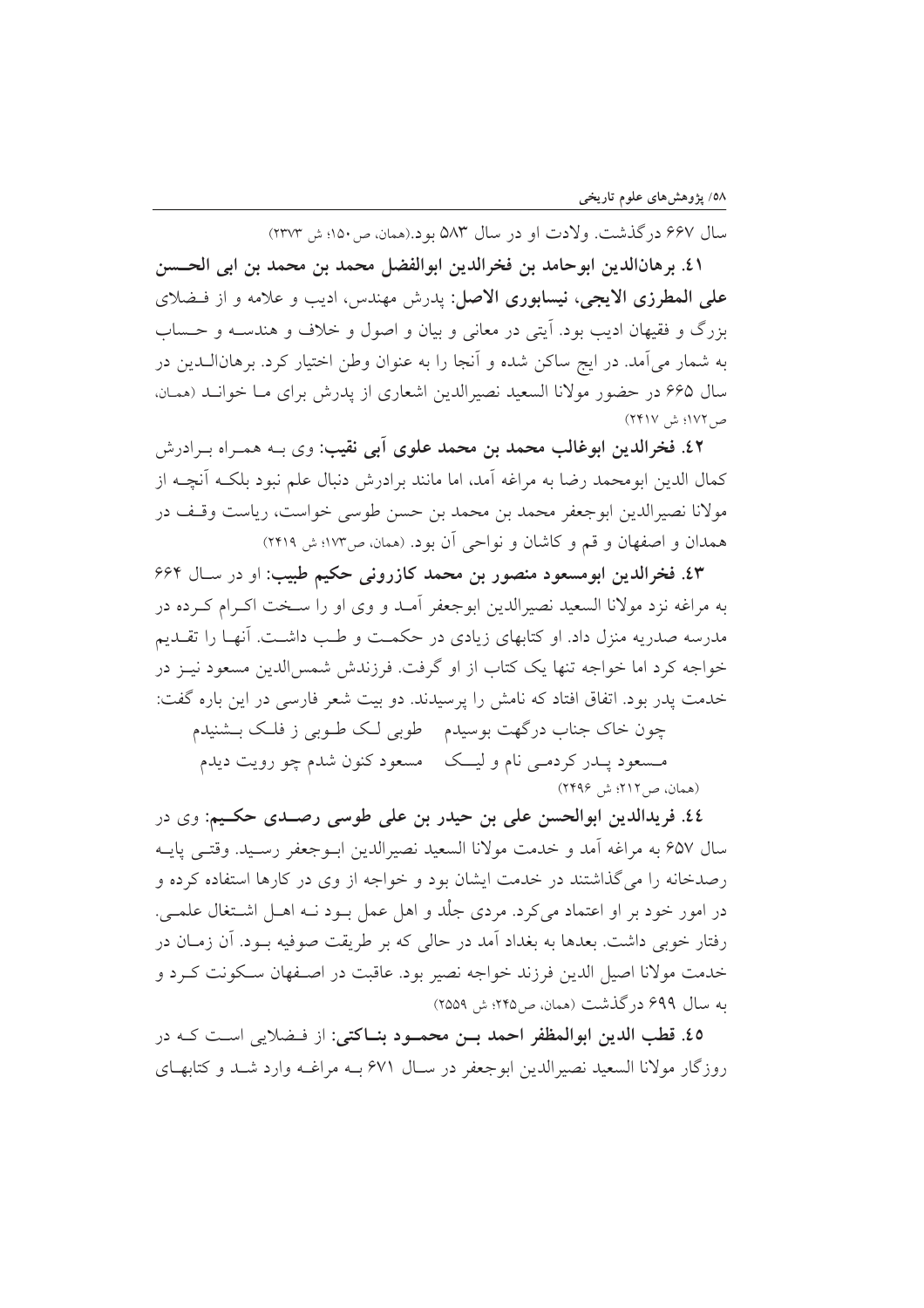زیادی برای خود و دیگران از تصانیف و آثار خواجه نوشت. خـط زیبـایی داشـت و در نوشتن، دقیق بود. اخلاقش نیکو و اهل دوستی بـود و در مـدت اقـامتش در مراغــه، بــه رصدخانه رفتواّمـد داشـت و بـرای مـن اشـعاری از شـعرای مـاوراءالنهر و ترکـستان مي خواند (همان، ص٢۶١؛ ش ٢٧٤٠)

٤٦. قطبالدين عثمان بن ابراهيم بن يوسف شهراباني صوفي: از صوفيان ممتـاز و علمای برجسته بود. به بلاد خراسان رفت و از بلاد ترکستان گذشت. در سـال ۶۶۷ در مراغه نزد ما آمد. (همان، ص۴۰۲: ش ۲۸۴۷)

٤٧. قطبالدين ابوالمظفر مبارز بن مظفرالـدين محمــد ايجــي اميــر: از فرزنــدان بزرگان فارس و حاکم ایج ونواحی آن بود. من یاد او را در «*تذکرة الرصد»* در سال ۶۷۰ کردهام. جوانی خوش هیکل بود و اشتغال به ادب داشت. از او خواستم چیزی برای مـن در ذكر *من قصد الرصد* بنويسد و او به خط خود شعرى نوشت (همان، ص۴۱۳: ش ۲۸۶۶)

٤٨. صدرالدين معيني ختني: وي شاگرد قطبالدين ابوالفضل محمد بن محمـد بـن عبدالله کاشغری ادیب بود و اشعاری از اسـتادش در ربیـع|لاول سـال ۶۷۲ در مراغــه در «الرصد المحروس» براي من در وصف سياه چنگيز خواند. (همان، ص٣٣١؛ ش ٢٩٠٤)

٤٩. قوامالدين ابوالكرم اسماعيل بن هبــةالله شـــيرازي كاتــب شــاعر: وي از صــدرهاي برجسته بود و همراه برادرش در سال ۶۷۳ اوقاف عراق را اداره می کرد. من در مراغه و بغــداد از شعر او نوشتم. نام وی در کتاب *ذکر من قصد الرصد* آمده است (همان ص۴۸۳: ش ۳۰۱۵).

٥٠. قوامالدين ابومحمد سلمان بن مأمون بن عبدالله رصافي: در سال ۶۷۶ نــزد مــا به مراغه آمد. در سال ۷۱۰ شنیدم که او در تبریز است (همان، ص۴۹۶؛ ش ۳۰۵۱).

٥١. قوامالدين ابوسعد عبدالله بن عبدالرحمن يزرى حكيم: وى به مراغه آمـد و در أنجا ساكن شد. او نزد مولانا نجمالدين كاتبي قزويني تحصيل ميكرد و تـصانيف او را در منطق نزد وی می خواند. قوامالدین مرد فاضلی بود. کتابهـای زیـادی بـه خـط خـود نوشت. اشعاری به فارسی داشت. ابیاتی برای من نوشت و کلید رصدخانه را خواست و يس از آن با شماري از اصحاب و دوستان و احباء خود به رصدخانه صعود كـرد (همـان. ص٥٠۴: ش ٣٠٧٠). ابن فوطي ذيل نام قوامالدين ابوعلي محمد بن علي يازري حكيم شـبيه همین مطالب را بیان کرده است (همان، ص۵۳۳: ش ۳۱۳۷).

٥٢. قوامالدين ابوالفتح نصر بن يوسف ماكي قزويني قاضي: از خانداني اهل حكم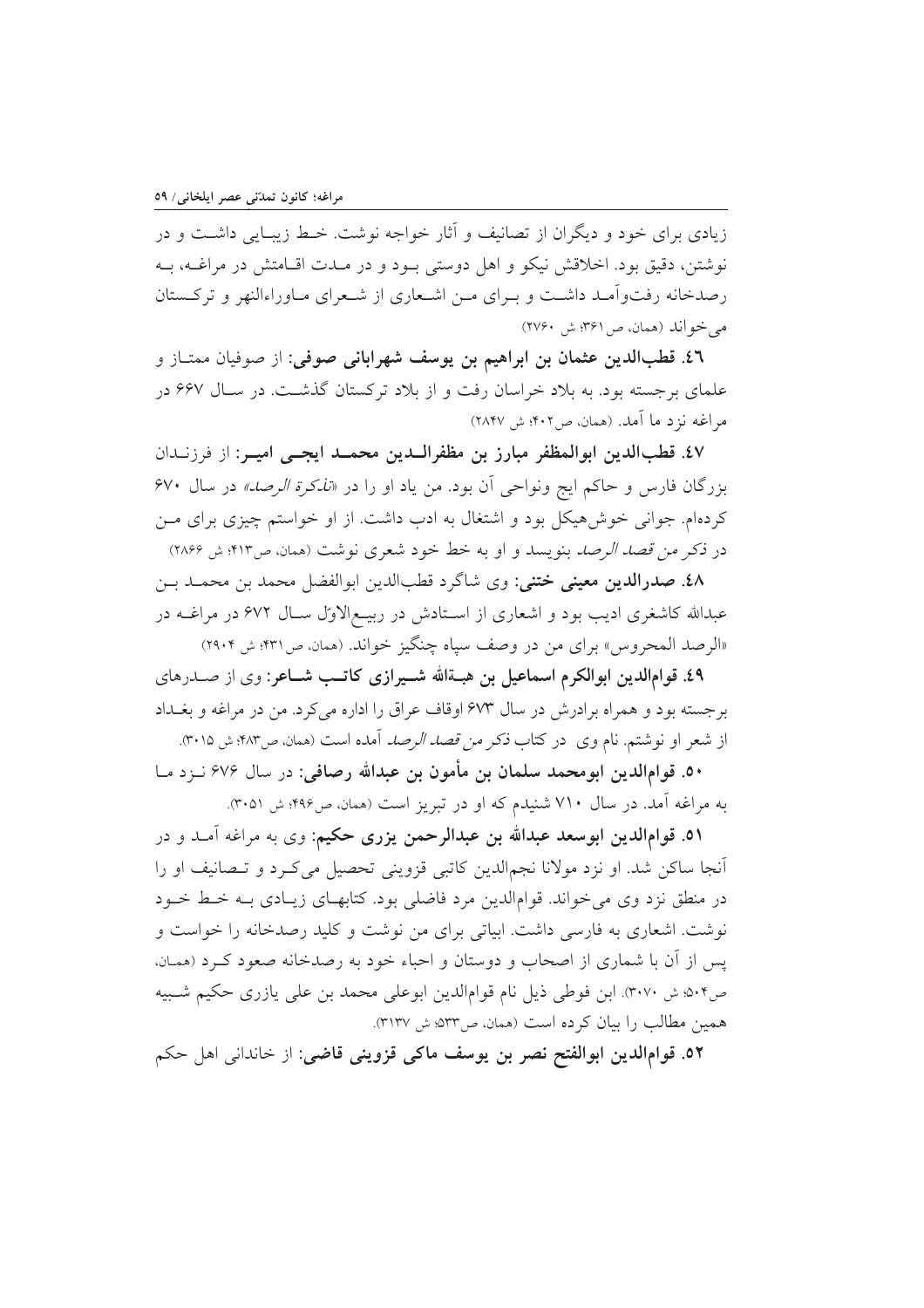و قضاوت بود. او را در سال ۶۷۰ در مراغه دیدم و بعدها در بغداد. شطرنج باز نمونـه روزگار بو د. (همان، ص۵۵۴: ش ۳۱۸۲)

٥٣. كافي ابوالفتح يوسف بن عبدالله بــن عبــدالملك خراســاني صــوفي: از ظرفــاي صوفيه بود و در سال ۶۶۴ نزد ما به مراغه آمد و بر رصد صعود کرد. (همان ج۴، ۳۲ ش ۳۷۷۵)

٥٤. كريمالدين ابوبكر بن محمود سلماسي مهندس: وي در سال ۶۶۴ نزد ما آمـده، به محضر مولانا نصیرالدین در «رصد محروس» رسید. دانشی برای حل کاغـذ و تبـدیل شدن آن به خمیر داشت و این که از آن اشیائی چون «طباق و زبادی و مقالم» درست کند. همو کرة الارض را از کاغذ ساخت به طوری که کاملا درون آن خالی بود و روی آن صورت اقالیم را کشید. وی به سال ۷۰۱ در سلماس درگذشت. (همان، ص۶۵؛ ش ۳۳۴۵)

٥٥. كمـالالـدين ابوسـعد ابـراهيمبـن محمـدبن يحيــي بغـدادي: وي شـيخي خوش اخلاق و زيبا بود و در سال ۶۶۶ نزد ما بـه مراغـه آمـد. آن وقـت مولانـا الـسعيد نصیرالدین طوسی در خراسان بود. بسیار خوش محضر بود. وی در ۶۲۲ بـه دنیـا آمـد. (همان، ص٧٩: ش ٣٤٢٥)

٥٦. كمالالدين ابوالطيب احمد بن بديع|لــدين ابــي بكــر بــن عبــدالغفار بكــرى **زنجان**ی شاعر فاضل: از شخصیتهای برجسته از میان ادبا و بلغا و صاحب نظـم و نشـر بـه زبـان عربـي دُرّي و فارسـي دري بـود. مـن او را ديـدم و خـدمت او رسـيدم و از داشتهای او در مراغه و تبریز و بغداد نوشتم. وی شاهنامهای دربارهٔ ملوک ترک سـرود و به غازان محمود بن سلطان ارغون تقديم كرد. (همان ص۹۹؛ ش ۳۴۳۱)

٥٧. جمال الدين ابوالفرج يوسف بن كرخي: وي در سال ۶۷۱ در مراغه بود و براي من دربارهٔ کمالالدین ابوالعباس احمد بن علی انصاری موصلی سـخن گفـت کـه او در روایت و درایت و معرفت ادبی در اوج بود.(همان، ص۱۰۸؛ ش ۳۴۵۳ و بنگرید:ج ۴،ص۲۲۶)

٥٨. كمالاللدين ابوالعباس احمد بين محمـد اردبيلـي حكـيم فاضـل: از خادمـان شمسالدين محمد جويني بود. مدتي در روم سكونت داشت. در سـال ۶۶۷ نـزد مـا بـه مراغه آمد سيس به بغداد رفت و در دارالمدرسين در كوچهٔ نظاميـه [= دهليـز النظاميـه] ساکن شد و اصحاب نزد او می رفتند. اکنون که سال ۷۱۴ است بیشتر خلوت دارد و بـه فكر و ذكر مشغول است. (همان، ص١١٨؛ ش ٣٤٨٢)

٥٩. كمالاالدين ابومحمد احمد بن محمد مراغى طبيب: از مشايخ اطبا بود و تجارب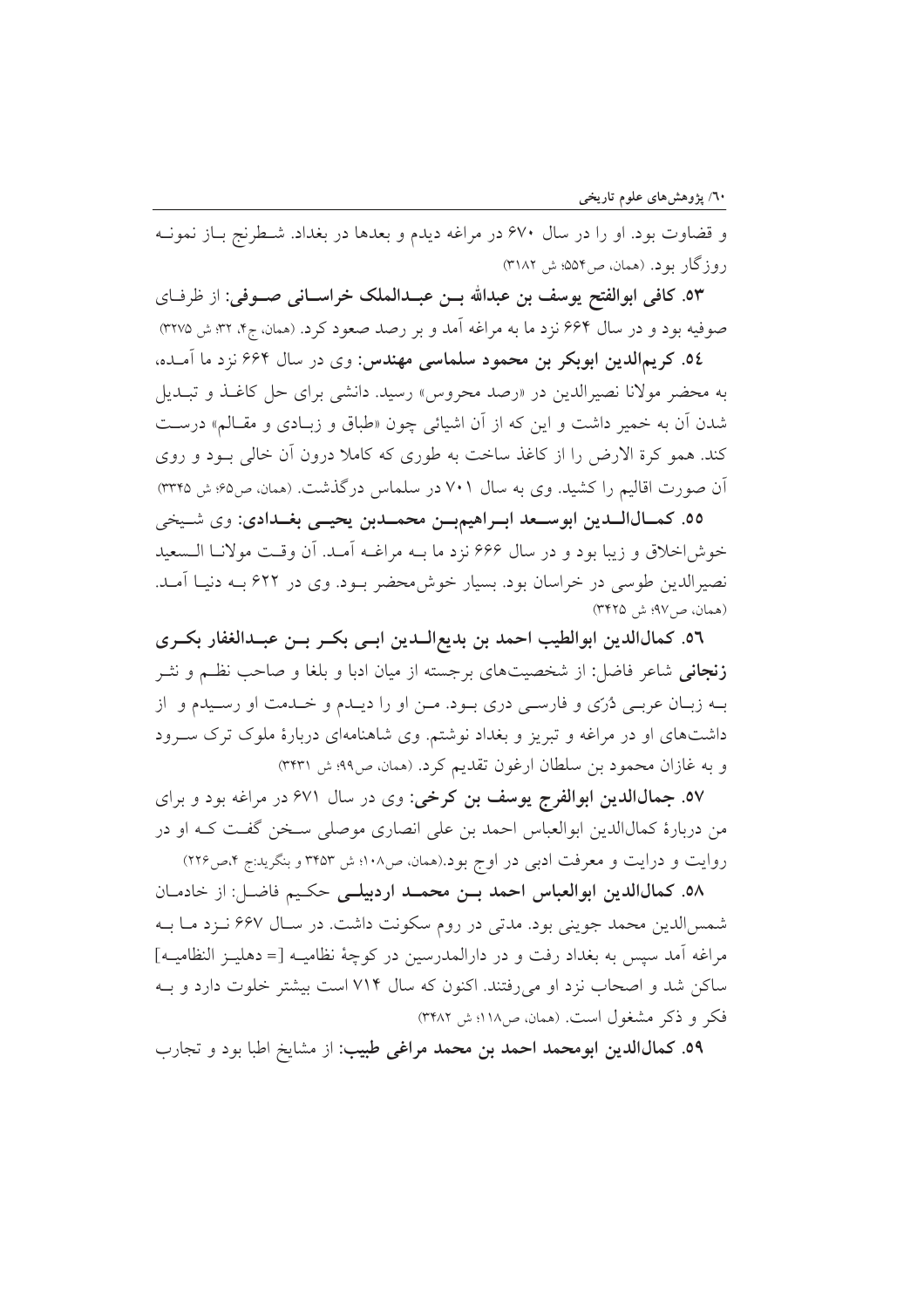سودمندي داشت. او را در محضر مولانا نصيرالدين در سـال ۶۶۴ ديـدم كـه بـا او مطايبـه می کرد. مشروب خوار حرفهای بود که شب و روز از آن جدا نمی شد و در مراغه، رفیقـان و حريفاني هم داشت. فكر مي كنم سال ۶۷۰ درگذشت. (همان، ص١١٨؛ ش ٣٢٨٣)

٦٠. كمالالدين ابومحمد احمد بن عبدالعزيز ينال مراغي، قاضي سراب: از مــشايخ قضات و عالمان و برجستگان علم و ادب بود. وی قاضی سراب شد. در سال ۶۶۴ بر ما وارد شده، به محضر مولانا السعيد نصيرالدين أمد. (همان، ص١٢١؛ ش ٣٤٨٩)

٦١. مجدالدين عباد بن علجــه اصــفهاني صــدر: وي در سـال ۶۶۹ در رصـدخانه مجموعهای از اشعار شعرای فضلای متأخر اصفهان را به من نــشان داد کــه نمونــهای از شعر كمالالدين اسعد بن زياد بر طريقه عجم در آن بود. (همان ص١٢۶؛ ش ٣٥٠٠)

٦٢. كمالالدين ابوالفرج اسماعيل بن اسماعيل ايجي، اديب حكيم مقيم مراغه: وي به همراه مولانا العلامه برهانالدین ابوحامد مطرّزی به مراغه آمد و مدّتی در آنجـا مانــد. پس همراه همو به تبریز رفت اما بعد از درگذشت وی باز به مراغه برگشت و همانجـا وطن گزید و مکتبخانهای درست کرد کـه در آن، اولاد اکـابر ادب را آمـوزش مـیداد. فردي خوش اخلاق و خوش مجلس بود و من هـم بــا او مــأنوس بــودم. وقتــى خواجــه فخرالدين احمد پسر مولانا السعيد نصيرالدين در سال ۶۸۴ به بغداد آمد، همراه او بود و خدمت اکابر اّنجا رسید. وی کتب کتابخانههای بغداد را مطالعه می کـرد. او گفـت: اگـر پیوند من با مراغه نبود، در بغداد میماندم. وی در سال ۶۹۸ در مراغه درگذشت (همان. ص ١٢٨؛ ش ٣٥٠٣)

٦٣. كمالالدين ابوالشمس افلاطون بن عبدالله هندي حكيم: از كساني بـود كــه بــه قصد درك محضر مولانا السعيد نـصيرالدين در سـال ۶۵۸ بــه مراغــه آمـد. او اسـتعداد تحصيل نداشت و تمام تلاشش آن بود تا درس حكمت را بنويسد امــا فهــم آن بــرايش دشوار بود. مولانا نصیرالدین به من امر کرد تا درس را بــرای او بنویــسم. روزی عــرض کردم: من به جای او می نویسم اما آیا می توانم به جای او حفظ کنم؟! وی بـه سـال ۶۶۹ در تبریز درگذشت. (همان، ص۱۳۱؛ ش ۳۵۱۳)

٦٤. شمس الدين ابوالمجد بن ابي الفضائل الخالدي: ابن فـوطي ذيـل شـرح حـال كمالالدين ابوالمظفر الحسين بلدي نوشته است كه اين شمس الدين در مراغـه، در سـال ۶۷۱ دیوان بلدی را به عاریت به او داده است. (ابن فوطی:ج ۴،ص۱۴۷؛ ش ۳۵۵۲)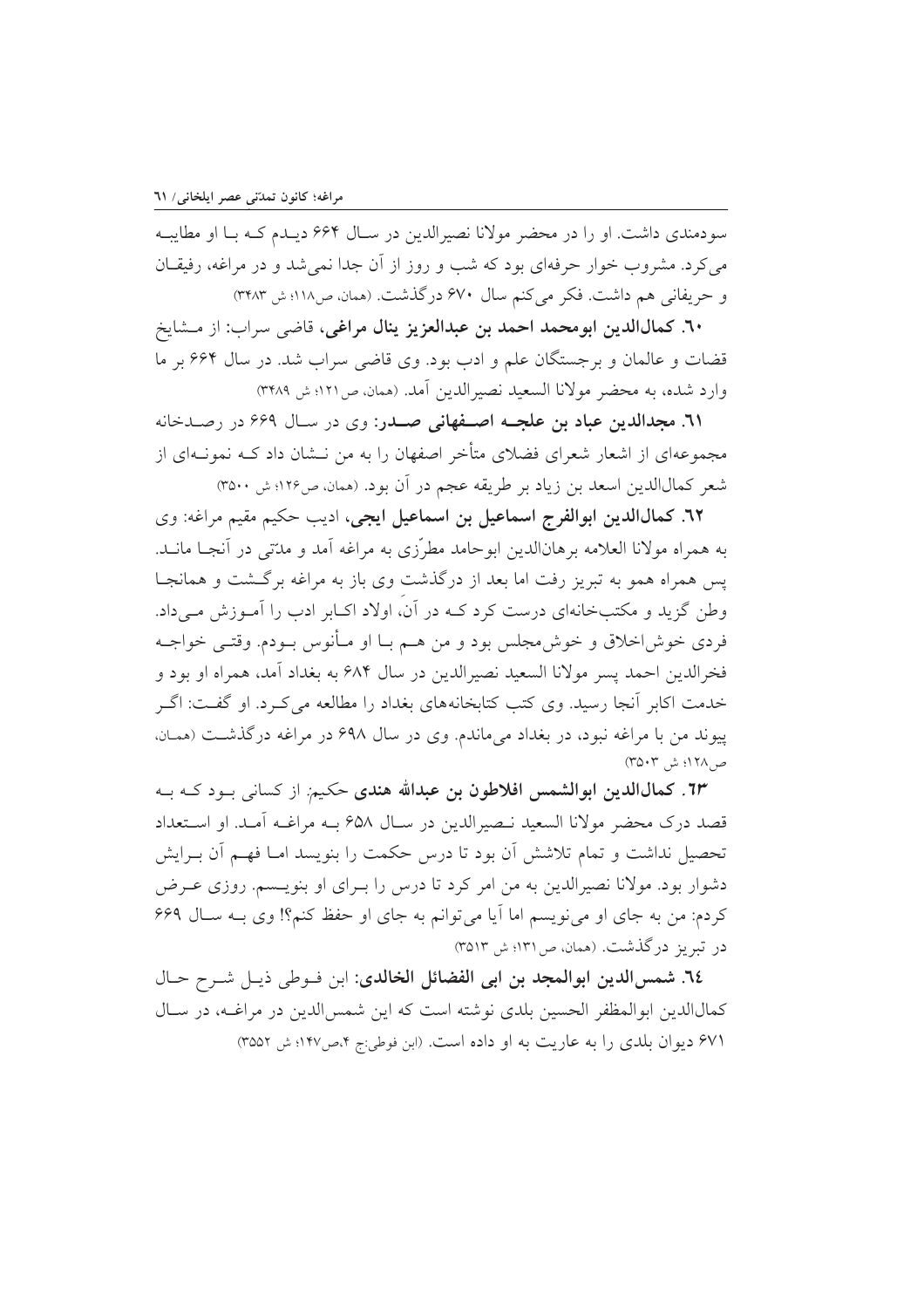٦٥. كمالالدين ابومحمدالرضا بن فخرالدين محمد حسيني افطسي آبي علامــه: او به مراغه در محضر مولانا السعید نصیرالدین ابی جعفر آمد و شماری از آثار فخررازی را نزد وي خواند و آثاري كه خواجه از يدرش وجيــهالــدين محمــد بــن الحــسن، از دايــي يدرش نصيرالدين عبدالله بن حمزه، و دايي اش نورالدين على بن محمد شيعي و ديگران شنیده بود، برای وی روایت کرد. صحیفهٔ اهل البیت را (که همان صحی*فة الرضا* اسـت) نزد وي خواند. مـن در سـال ۶۶۵ او را در مراغـه ديـدم. بعـدها او را بـه سـال ۷۰۷ در سلطانیه دیدم. در آنجا اجازهٔ روایت تمامی مرویاتی را که به نقلش مجاز بود، بـرای مـن صادر کرد. (همان، ص ۱۵۵؛ ش ۳۵۶۶)

٦٦. كمالاللدين ابوالفضل عبدالهادي بن نجمالـدين محمـد بــن محمــود مراغــي **کاتب:** جواني باهوش که به عربي و فارسي و مغولي مي نوشت. او نخـستين کـسي بـود که نگارش با آب طلا را رسم کرد؛ این هنر در قدیم نبود. (همان، ص۱۸۸؛ ش ۳۶۳۸)

٦٧. كمال الدين ابوالفضل عمر بن على بن سالم بلخي، مقيم مراغه: شيخ عاقلي بود که بلاد عرب و عجم را سیر کرده و در مراغه مقیم شد تا همانجا وفـات کـرد. دکـانی داشت که اکابر و علما در آنجا نزد وی می آمدند. بسیار خوش محفل و خوش سخن بود. من در سـال ۶۶۴ در مراغــه از او مطــالبي نوشــتم. خــدمت مولانــا الــسعيد نــصيرالدين می رسید و گاه خواجه از نقاطی که او سیر کرده بود پرسش مـیکرد. خیـرات فـراوان داشت و علما را دوست میداشت. در رجب سال ۶۶۶ درگذشت و در بابالمیدان دفـن شد، در حالی که بیش از هشتاد سال داشت. (همان، ص٢١٢؛ ش ٣۶٨٨)

٦٨. كمال الدين ابوالفضل محمد بن ابي نصر فضل بن عباس دباهي تــاجر: او كــه جوان فاضلي بود در سال ۶۶۵ نزد ما به مراغه آمد. ما در سال ۶۷۰ در رصدخانه با هـم بودیم و او به محضر مولانا السعید نصیرالدین رسید و یک حولـه مـصری بـه او اهــداء كرد. (همان، ص٣٢٣؛ ش ٣٧٣٢)

٦٩. كمال الدين ابوعلى مسعود بن ابي العلاء بن روح خزاعي نطنزي اديب قاضي: از برجستگان علما و اکابر فقها و ادبا بود. در سـال ۶۶۸ بـه مراغـه آمـده، بـه محـضر مولانـا نصیرالدین ابی جعفر درآمد و او را ستایش کرد. ایشان نیز در حق وی اکرام کرده، حاجتش را برآورد و به خط خود آنچه خواست برایش نوشت. وی نیز یک قصیده به فارسی کـه بـه خط خود در رصدخانه نوشته بود به مولانا السعيد نصيرالدين داد (همان ص٢٥٩؛ ش ٣٨٠٢)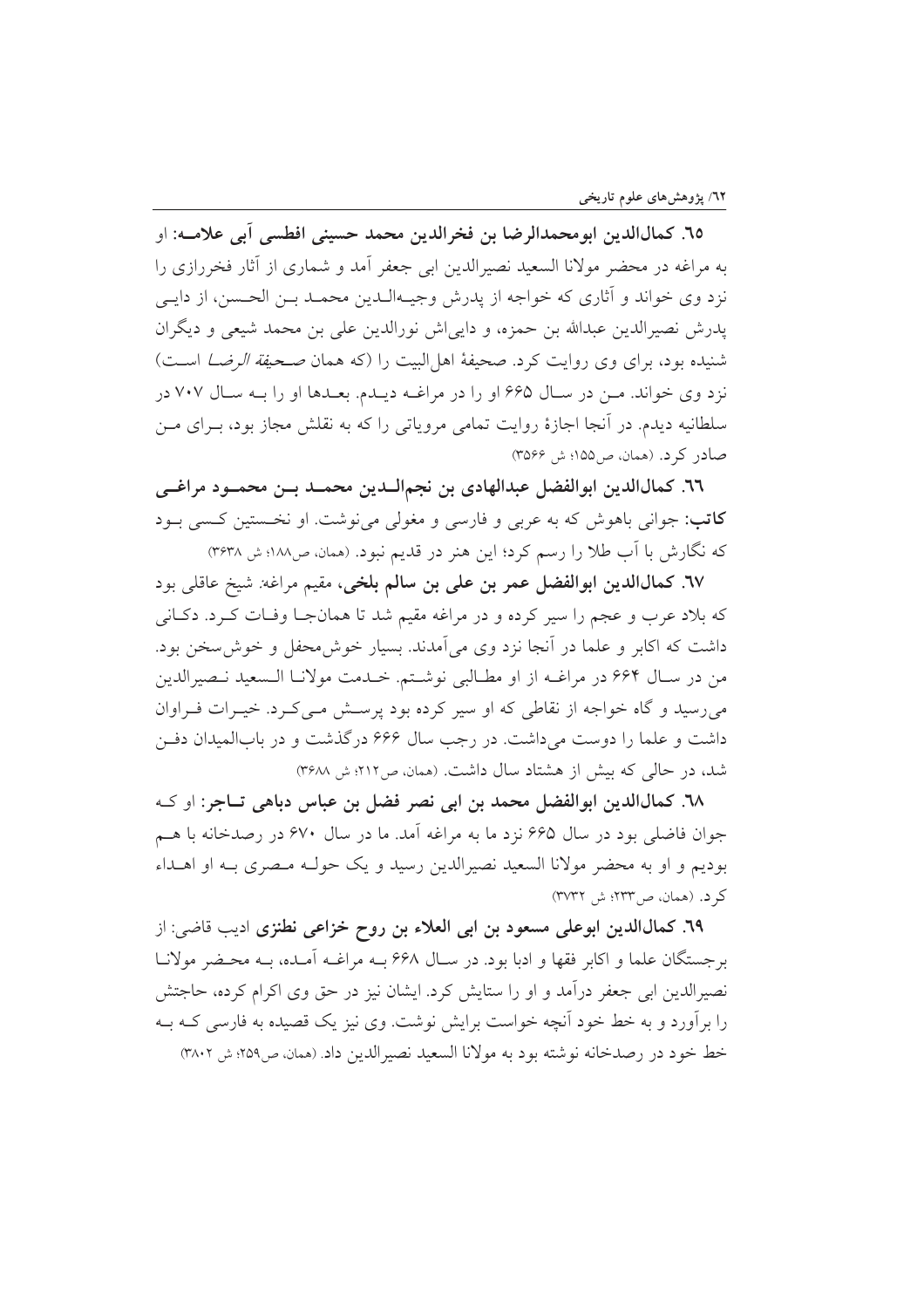۷۰. جمالµلدین محمد بن هاشم تفلیسی: وی از اصحاب مولانا نصیرالدین ابى جعفر محمد بن محمد بن حسن طوسی در مراغه بــود. مــن بــا او همنــشينی و رفاقــت داشتم، همانطور که در کتاب *تذکرة من قصد الرصد* آوردهام. (همان ص۲۶۰: ش ۳۸۰۴)

٧١. مجاهدالدين ابوالفضائل صدمرد بن نصرتالدين بغدادي كاتب: از خانــداني اهل ریاست و امارت و معرفت و کیاست. در بغداد بـه دنیـا آمـد. بعـدها در سـال ۶۶۴ مراغه ساکن شد و به تحصیل علم پرداخت. وی در کنار علمای ایغوری و بخــشی قــرار گرفت و خـط و زبـان ايغــوري را از آنــان فراگرفــت. وي در نهايــت باهوشــي و خوش|خلاقی بود. (همان، ص۳۶۷: ش ۳۹۹۵)

٧٢. مجدالدين ابوطاهر ابراهيم بن محمد بن عبدالله حشائشي متطبب: شيخ حكـيم و صوفي ما كه انواع حشايش را مي شناخت و به خواص و منافع آنها آشنا بـود. وي بـه مراغه آمد و در نواحی آن، در آهق، زاویهای را تعمیر کرد. در نزدیکی آن، کوهی به نـام داوشت بود که بسیاری از حشایش تریاقی را داشت. یکبار هم سـلطان غـازان نـزد وی رفته، او را بر کوه بـالا بـرد و ايـن گياهــان را بــه او شناســاند. ســلطان، وي را دوســت می داشت و حقوق سالیانه به ای وی تعیین که د. وی در سال ۷۰۶ درگذشت. (همان، ص ۳۸۰: ش ۴۰۲۰)

٧٣. مجدالدين ابوالمظفر بهزاد بن بدل بن اسماعيل بَسَوى شاعر: شيخي با صورتي مهيب، محاسن سپيد، زيبا و خوش برخورد بود. اشعار خوبي به فارسي مي سرود. مــدّتي در بغداد بود و کتاب *شاهنامه* را به شعر درآورد و ذیل<sub>ی</sub> بر آن نوشت. وقتی بغداد تسلیم شد، او سالم ماند و در مراغه ساکن شد. در آنجا به محـضر مولانــا الــسعيد نــصيرالدين می آمد. محفوظات بسیار داشت و من برای او چیزهایی نوشـته بـودم. در سـال ۶۶۶ در مراغه در گذشت. «بسوی» نسبتی به یکی از مناطق حومه مراغـه اسـت. (همـان ص ۴۱۱؛ ش  $(Y \cdot 99)$ 

٧٤. مجدالدين ابوالمعالي عبدالعزيز بن جنتمود من موالي تاج الدين بخاري: جوان زیرک و عاقل و نیکصورت بود. زیبا می نوشت و محفوظات فراوان داشت. من در سال ۶۷۱ در مراغه، او را ملاقات کردم. (همان، ص۴۵۰: ش ۴۱۹۱)

٧٥. مجدالدين ابوالفضل عبدالمجيد بن ابي بكر بن محمد اربلي قاضي: در سـال ۶۶۵ در مراغه، او را دیدم و به رصدخانه صعود کرد و اشعاری از او نوشتم... (همان، ص ۴۵۴؛ ش ۴۲۰۲)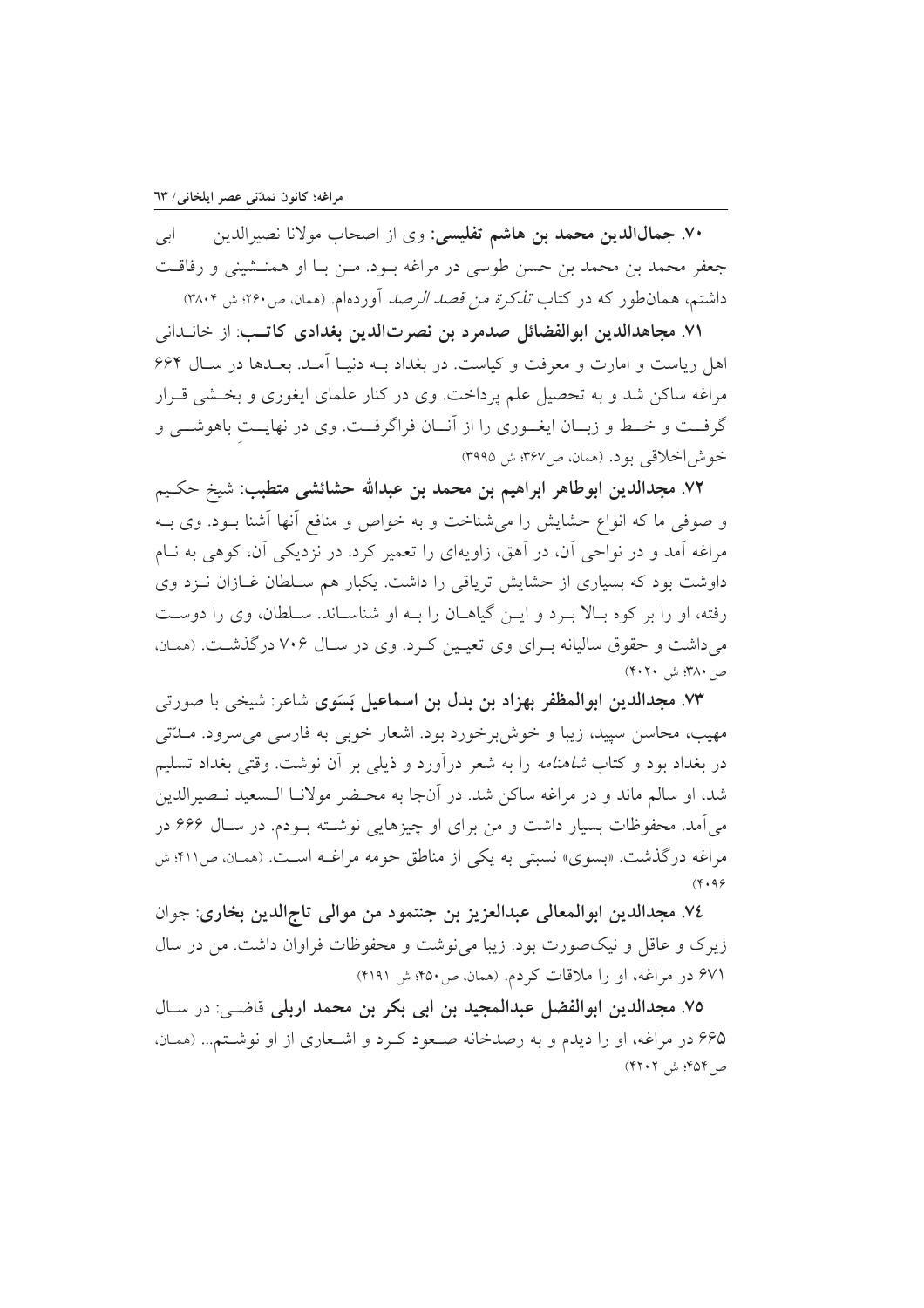٧٦. مجدالدين ابوعبدالله فضل بن محمد بن ابي بكر بن شــعرانه اعــرج اصــفهاني فقيه اديب: سال ۶۶۸ در مراغــه نــزد مــا آمــد و بــه محــضر مولانــا الــسعيد نــصيرالدين ابي جعفر رسيد. سال ۶۶۹ هم از مراغه رفت. (همان، ص۴۹۲؛ ش ۴۲۹۳)

٧٧. مجدالدین محمد بن خلیفه بن آلب ارسلان سیواســی رومــی: وی در مراغــه سکونت کرد و مدرسهای در مجاورت مسجد جامع داشت. در سال ۶۸۰ به بغـداد آمـد. در سال ششصد و هشتاد و[ ] در شیراز کشته شد.(همان ص٥١٢: ش ۴۳۳۹)

۷۸. مجدالدین ابوالفتح محمد بن محمد طوسی شاعر: در سال ۶۶۹ در مراغــه نــزد ما آمد. (همان، ص٥٢۵: ش ٣٣٧٢)

۷۹. مجدالدین ابوسعد هبتالله بن محمد ابن همکر شیرازی وزیر در شـیراز: او را در محضر مولانا نصيرالدين ابي جعفر محمد بن محمد بن حسن طوسي ديدم. در ديوان اتابک سعد امیر شیراز خدمت کرده بود و دیوان نیکویی در همه فنون شعری داشت. در رصدخانه؛ اشعاری از او نوشتم. (همان، ص۵۴۷: ش ۴۲۲۶)

٨٠. مجيرالدين ابوالفضل على بن محمد بن على بن حميص نيلي اديب: عـالمي آگاه به ادبیات بود و ستایش جماعتی از رؤسای عراق را کرد. وی به آذربایجان رفت و در مراغه، در خدمت خواجه صدرالدین علی بن مولانا الـسعید نـصیرالدین ابـی جعفـر سکونت گزید. اشعار زیادی در ستایش او گفت و قدری از حکمت را مباحثه کـرد. وی در سال ۷۰۳ در گذشت (همان، ص۷۸٪ ش ۴۴۹۴).

٨١ . محيىالدين ابومحمد حسن بن صدرالدين محمد بن عبـدالله: وقتـي پــدرش وزارت گرفت و املاک مردم را غصب کرد، از پدر، جدا شده و به درس پرداخت. وی مدرسهٔ زیبایی درست کرد و وقف اشاعره از فقهای شافعی نمود و موقوفاتی هـم بـرای اّن قرار داد. وي هموست كه معينالدين طنطراني در شعري با تركيب عربي \_فارسي او را ستايش كرده و گفته: «تُرِكٌ وجدتُ الدّرد من درمانه». (همان، ج۵، ص۵۵؛ ش ۴۶۲۲)

٨٢. محيىالدين الصادق ابوالحسن على بن عيسى بن محمد علوى واسطى واعظ: از نسل شیوخ عارف. اصلش از مکه بود و در نواحی واسط اقامت گزیـد. وی در سـال ۶۶۷ به مراغه آمده، به محضر مولانا نصیرالدین ابی جعفـر طوسـی رسـید. وی مجلـس وعظ در مراغه بريا كرده و نزد امرا و خوانين رفت و آمد داشت. مقبوليت عــام يافــت و بسیاری از مغولان و ترکان به دست وی مسلمان شــدند و توبــه کردنــد و زکــات داده و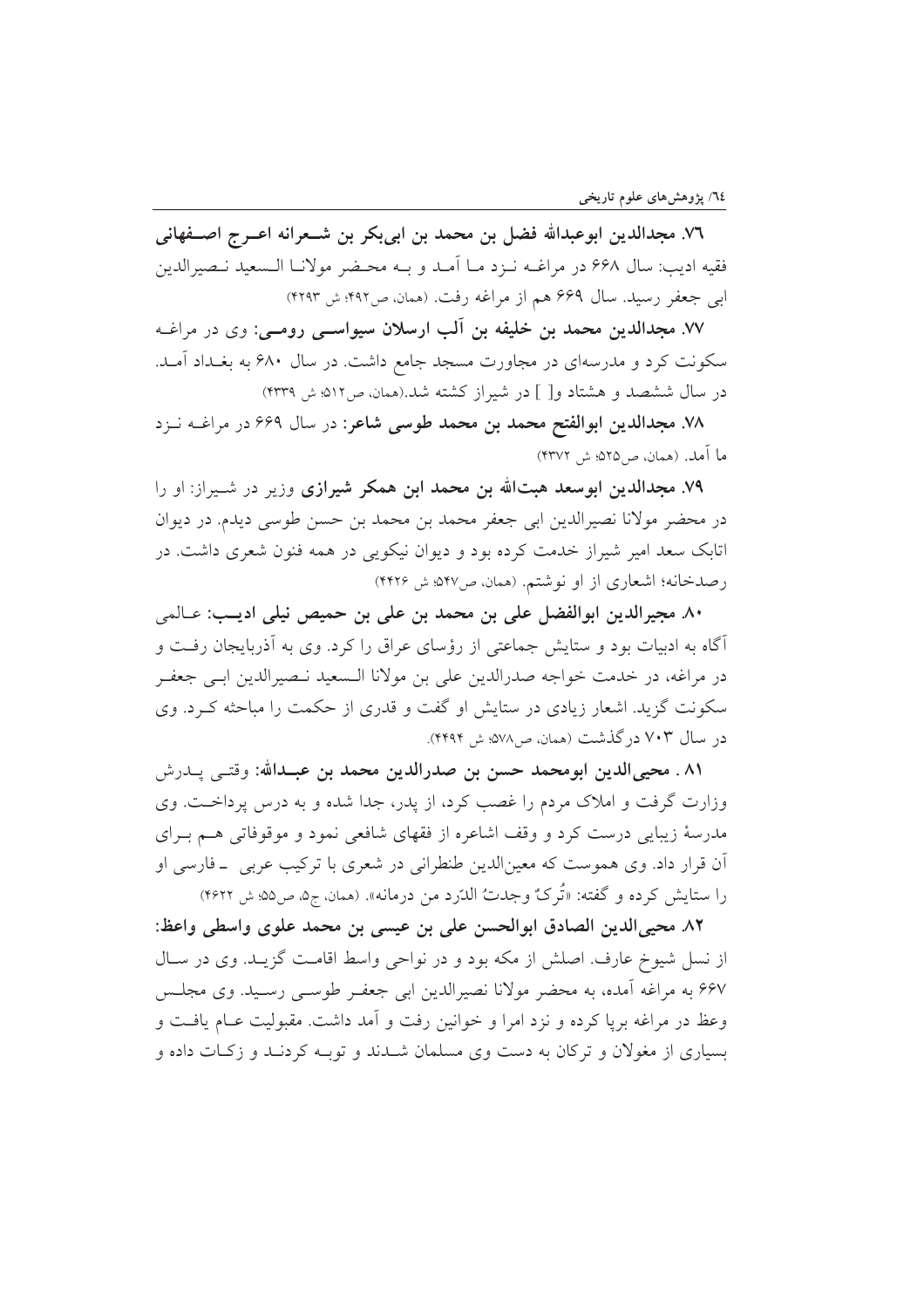مراقب نماز خویش گشتند. من چندان خدمت وی رسیدم که شرح آن در اینجـا نــشاید. وی در شرویاز (؟) وفات یافت و همانجا مدفون گشت. سپس در سال ۶۷۹ به شهرزور انتقال داده شد. (همان، ص٧٨؛ ش ۴۶۷۱).

٨٣ . محيىالدين ابوعبدالله محمدبن ابي بكربن جعفربن علىبن محمود طبراني: از صوفيان زاهد و به كار علم آموزي مـشغول بـود، امـا «قـال» را رهـا كـرده، بـه «حـال» پرداخت. مراغه هم آمد اما من خدمت او نرسیدم و نتوانستم از علم او خوشهای بگیــرم. (همان، ص48، ش ۴۶۹۷).

٨٤. محيىالدين ابوالفضل محمدبن شرفالدين يحيىبن هبتالله كوفي بغــدادي، نقيب مدرس مدرسه مستنصريه، خطيب و شيخ رباط شونيزيه: از خانوادهٔ علم و عدالت، در واقعه بغداد به اسارت درآمد، اما توسط شمس|لدین ابوالمناقب هاشمی کـوفی، رهـا شده، نزد همو به آموختن فقه و وعظ پرداخت. در سال ۶۷۰ به مراغه آمد و نـزد مولانـا السعيد نصيرالدين و نجمالدين قزويني به تحصيل نشست. سـيس بــه بغــداد برگــشت و نایب قضاوت در سمت غربی بغداد شد. وی در ۱۲ ربیع الاول سـال ۷۰۳ درگذشـت و كنار مدفن ابوحنيفه دفن شد. ميان من و او دوستى و محبت بود و از او چيزها نوشتم و مانندش نديدم. (همان، ص١٠٨؛ ش ٣٧٣٣).

٨٥ . محيىالدين ابوالشكر يحيى بن محمد بن ابى الشكربن حميد \_مقيم مراغــه \_ التونسي العربي المغربي المنهدس الرصدي (محيى الدين مغربي): يگانهٔ روزگار در علم هندسه و مجسطى و اوقليدس و حساب و عالم به علـم رصـد و معرفـت ابعـاد و تقـويم كواكب بود. در شهر خود فقه مالكي خواند. سيس به دمشق آمد و بعـد از آن بــه خــدمت مولانا السعيد نصيرالدين ابي جعفر درآمده و از حكماي رصد [=حكماء الرصد] شده، بـه تصنيف پرداخت. سپس به بغداد رفت و به خدمت شرفالدين هارون، پسر شــمس|لــدين جوینی رسید. آنگاه باز به مراغه برگشت و اصحاب و غربا نزد وی به تحـصیل پرداختنــد. وی همچنان در مراغه، مقیم بود و در آنجا حرمت و حقوق سلطانی داشت تـا آن کـه در ربیع|لاوّل سال ۶۸۲ درگذشت. (همان، ص۱۱۷؛ ش ۴۷۵۳) در جای دیگری گویـد کـه محیـی الدين مغربي در رصدخانه دو بيت شـعر از مجدالـدين ابومحمـد حـسن بـن ابـراهيم بـن پوسف بعلبکی منجّم که روی «ربع» که با آن رصد میکنند نوشته بوده، برای مــن خوانــد. (همان، ج۴، ۴۱۳؛ ش ۴۱۰۴) داستان اسارت وی در دمشق، آمدنش نزد هولاگو و واگذار کردن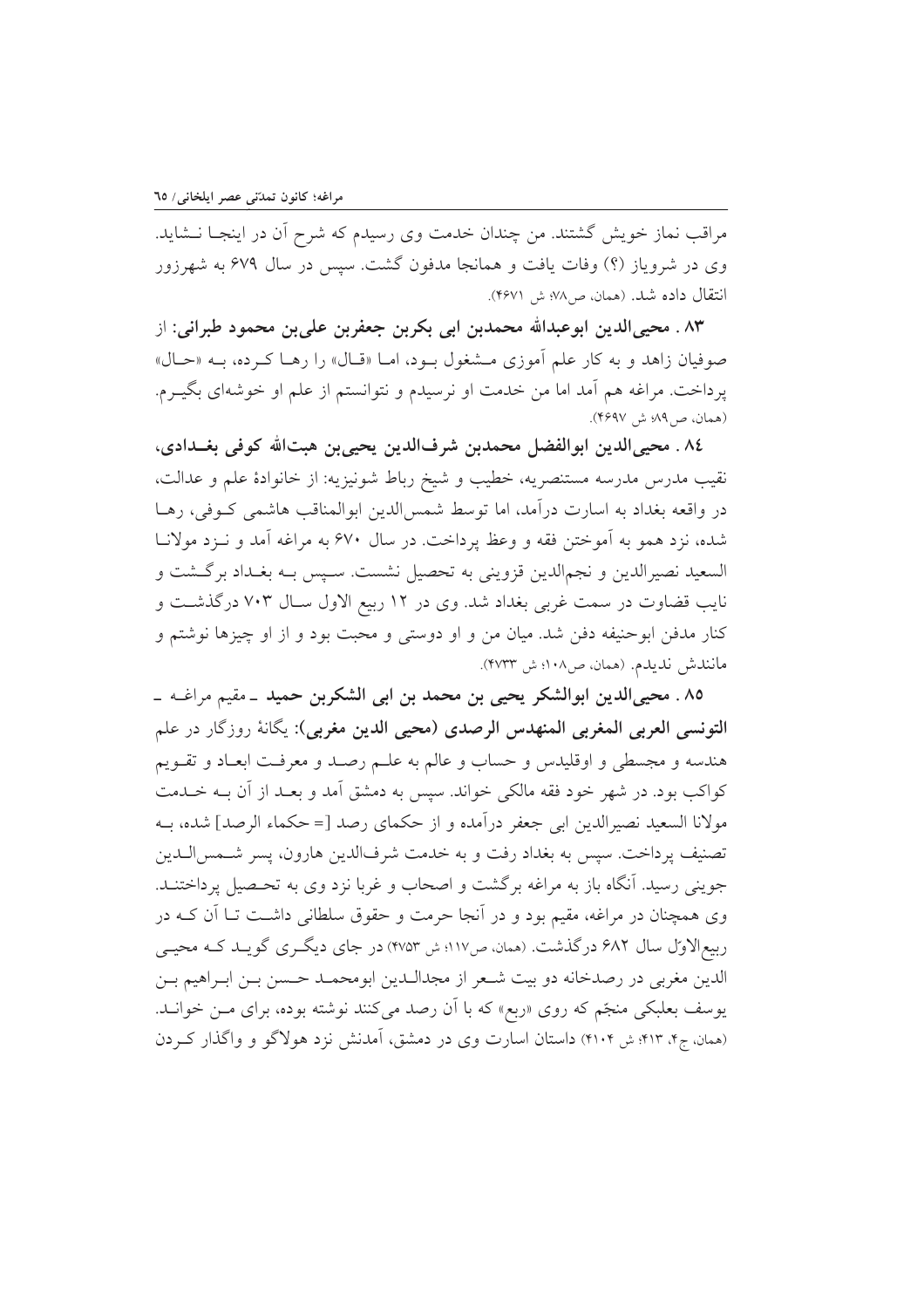او به خواجه نصير در صفحهٔ ۲۸۰ تاريخ مختصر الدّول آمده است.

٨٦ . محيىالدين ابوحامد يحيى بن صدرالدين محمد مراغــي قاضــي: از قاضـيان برجسته بود. مدرسهٔ محبیه در بازار مراغه منسوب به اوست (همان، ج۵ ص۱۱۸؛ ش ۴۷۵۴).

٨٧ . محيىالدين يحيى بن محمود بن احمد بن محمد زرّين قلم مراغي: او مراغـه را به عنوان وطن برگزید تا آنکه همانجا درگذشت. من ایـن پـسر را کــه زیــرک و اهــل تحصيل بود در سال ٧٠٧ ديدم. (همان، ص١٢٠؛ ش ٣٧٥٩)

٨٨ . مصلحالدين ابومحمد عبدالمجيد بن فضل الله بن ابي الفتوح تبريزي فقيه: به سال ۶۶۹ در مراغه آمده، به محضر مولانا السعید نصیرالدین ابی جعفـر طوسـی رسـید. (همان، ص ٢٢٨؛ ش ٥٠٢٢)

۸۹ . مصلحالدين على بن عبدالواحد نخجواني معلّم: وي بــه مراغــه آمــد و معلــم كو دكان شد (همان، ص٢٢٩؛ ش ٥٠٢٣)

۹۰. مطیع**الدین ابوالحسن علی بن مختار غزنوی منجّم**: به عنوان «طالـب علــم» در سال ۶۶۹ به مراغه آمد. مردی فاضل و ادب خوانـده بـود و دوسـت داشـت چیــزی از رياضيات بخواند. به شاگردي نزد محيىالدين مغربي و شـمس|لـدين محمـد بـن مؤيـد عرضي نشست. داستان او را حميدالدين محمود بن مسعود غزنوي منجم براي من نقبل کر د. (همان، ص ٢٥٨؛ ش ٥٠٣٧)

۹۱ . مظهرالدين ابوالمعالي مطهربن سيفالدين سـعيدبن مطهـربن سـعيد بــاخرزي بخاری صوفی واعظ: وارد بغداد شد و از پدرش روایت کرد. در آنجا مجلس وعظ داشت. وقتی ابوالمناقب مبارک پسر مستعصم عباسی در مراغه مرد، او در آنجـا بــود و مراســـم روز سوم «عمل ثالثه» را در «مدرسه الخليفه» برگزار كرد و بسيار خوب سخن مي گفت. آن زمان من تبریز بودم و نتوانستم در آن محفل شرکت کنم. از آنجا به روم رفت و در شهر قیـصریه ساکن شد و همانجا در سال ۶۸۱ درگذشت. (همان ص۳۱۴ ش ۵۱۶۲)

۹۲ . معزالدین بن ابی الفتح محمد کرمانی صاحب کرمان: وی در سال ۶۷۰ به مراغه بر ما وارد گشت. او را جوانی خوش صورت، با اخلاقی نیکو یافتم. (همان، ص۲۱۵)

۹۳. معینالدین ابوالفضل بختیار بن محمد بن عبدالرحیم شروانی حکیم: شیخی خوش سيما و خوش رفتار بود. در سال ۶۶۲ به مراغه به محضر مولانا السعيد نـصيرالدين طوسی ابی جعفر درآمده و در خدمت او به لشکر گاه هولاگو رفت. هولاگو در این وقت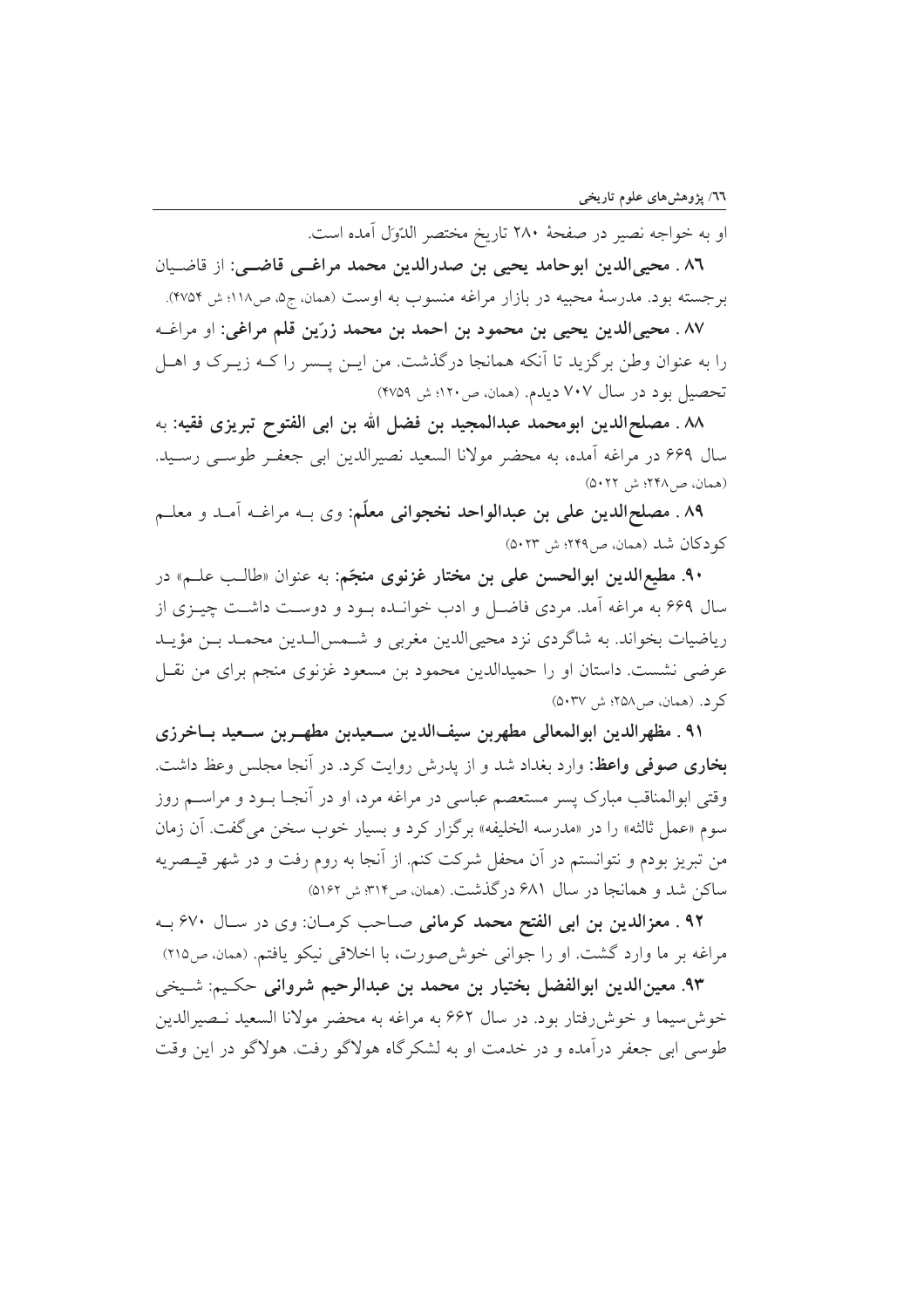در منطقهٔ جغاقوالنهر در نواحی مراغه بود. خواجه او را به سلطان معرفی و فـضائلش را بيان كرد و سلطان هم بر وي انعام نمود. او اديب بــود. وفــاتش در تبريــز در ربيــع|لاوّل ۶۶۵ اتفاق افتاد. (همان، ص۳۶۷: ش ۵۲۷۸)

٩٤. معينالدين ابواحمد عبدالرحمانبن احمدبن علىبن ابــي نــصر ابــن فُطـيس موصلی بزاز: جوانی زیرک بود. حانوتی در مراغه در بازار پارچهفروشان از آن او بود او آشنایی و همنشینی با مولانا نصیرالدین ابی جعفر طوسی داشت. (همان ص۳۸۶ ش ۵۳۲۲).

۹۵. معینالدین محمد بن علی بن عبدالله شیرازی شاعر: در سال ۶۷۰ به مراغه آمد. شاعري نيک بود و در مدح مولانا السعيد نصيرالدين و خواجه شمس الدين جويني شـعر گفت. من از او اشعاری نوشتم. وی دیوانی دارد و رقعهای به مولانا نـصیرالدین نوشـت که در اولش چنین آمده بود:

و هذا زمان أنت لا شک واحده». «لكل زمان واحد يرتجى له (همان، ص4۰۹؛ ش ۵۳۷۸)

۹٦. منتجبالدوله ابوسليمان داود بن ابي نصر اسرائيلي دهستاني منجم: عـالم بــه نجوم بود. پیش ما در مراغه ماند و تحصیل کرد. اموال زیـادی بــه دســت آورد. اخــلاق نيكويي داشت. (همان، ص٥٠٩: ش ٥٥٩٠)

۹۷. منهاج|لدین ابوعبدالله محمدبن عمربن ابی الفتح بخاری کاتب: جوان فاضل و کاتب کاملی بود. او را در تبریز در سال ۶۶۴ دیدم. آن زمـان کتابـت مـی کـرد و مــسائل حساب را درس می داد و شماری از کودکان در پای درسش بودند. راحت بـود و عـیش لذيذي داشت. سيس در سال ۶۶۸ به مراغه آمد و از مولانا السعيد نـصيرالدين خواسـت تا نامهای دربارهٔ او به شمس الدین جوینی بنگارد. او نیز آنچه خواست پیرایش نوشت. (همان، ص20۲، ش ۵۶۷۴)

٩٨. مؤتمن ابوالفضل جعفر بن على بن عبدالكريم بغـدادي صـوفي: از ظرفـاي صوفیه و شخصیتهای آنان بود. در سـال ۶۶۴ نـزد مـا بــه مراغــه آمــد. اخلاقــی نیکــو و محفوظات فراوان داشت. نزد مولانا السعيد نصيرالدين قبول تام يافت و لباسـي از خـود بدو بخشید و از وقف بغداد برای وی سالانه یک صد دینـار نوشـت. اخـلاق خــوب و سخن نيكو داشت و در معاشرت كريم بود. من دربارهٔ او در *«تذكرة مــز قــصد الرصــد»* نوشتهام. (همان، ص٥۶٣؛ ش ٥٧٠٠)

۹۹. موفقالدین احمد بن موسی ابن نقیب حلبی صوفی: از اصحاب شیخ پهـوذای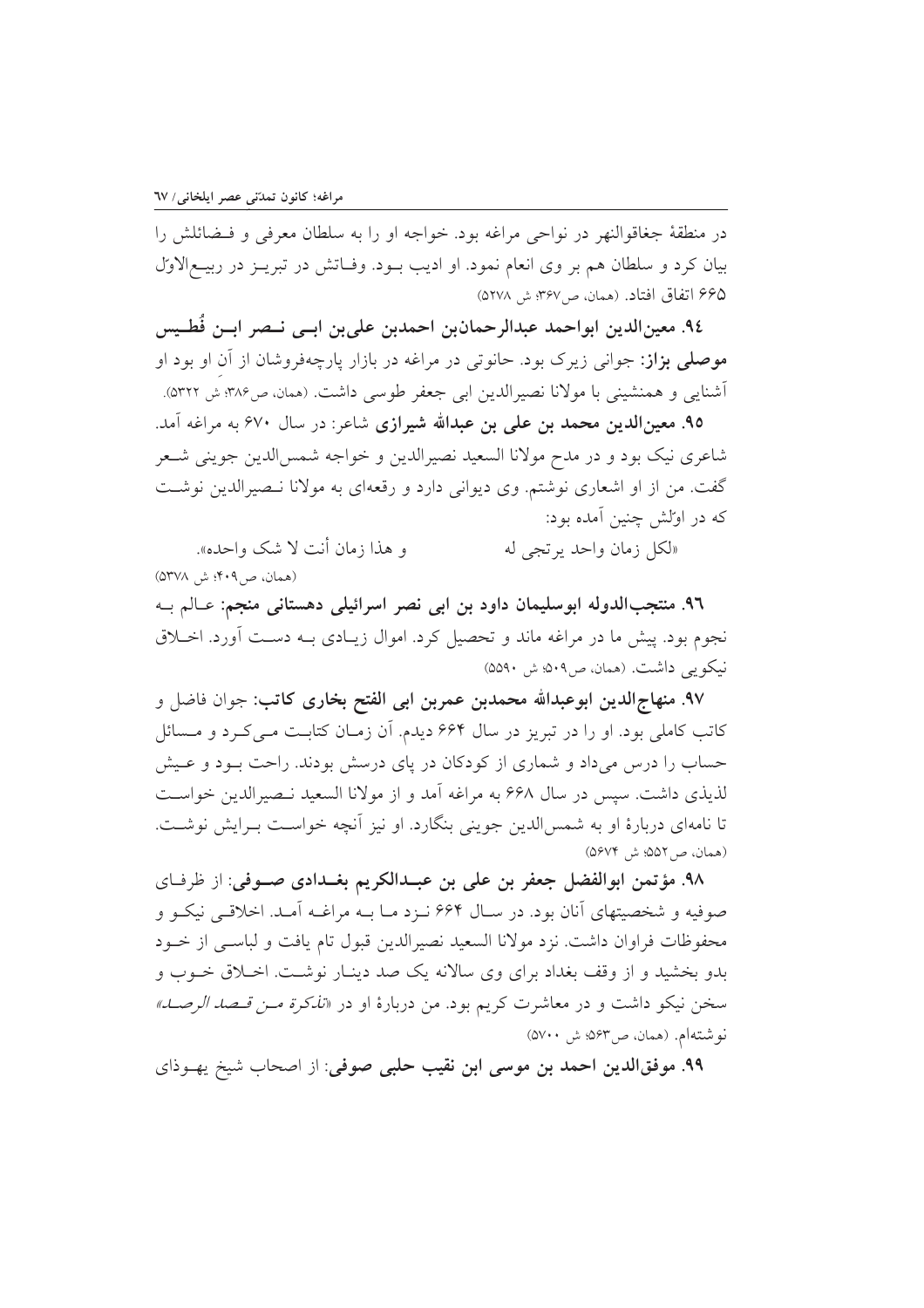رومي در زاويهٔ او در نهرأباد از نواحي مراغه بـود. تحـصيلاتي كـرده و ادب و معرفـت داشت. من از او چیزهایی نوشتم. خط را نیکو می نوشت. اشعاری برای من در مراغه در سال ۶۷۱ خواند. (همان، ص۹۳: ش ۵۷۶۷)

مواردی که گذشت تنها بر اساس کتاب **مجمع الأداب فی معجم الالقاب** ابن فــوطی بود، أن هم بخش اندكي از اين كتاب كه باقي مانده است. به جز اين افراد، كـسان زيـاد دیگری نیز از مراغهٔ این دوره دیدن کردند کـه نمونـهٔ آن ابـن طقطقـی صـاحب کتـاب الفخری است که بر اساس نوشتهٔ محقق کتاب در مقدّمهٔ آن، به مراغه آمده و از آنجا بــه موصل رفته و به سال ۷۰۹ درگذشته است. (ابن طقطقی، ص ۸)

## یے نو شتھا:

۱ـ تاکنون دربارهٔ مراغه، به طور عام و رصدخانه به طور خاص، کتابها و مقـالات فراوانـی نوشـته شـده اسـت. برخی از آنها عبارتاند از: مرواریـد، یـونس، *مراغــه*، تهـران، ۱۳۷۲؛ سـرفراز غزنـی، فـرانس بـروین، *ابـزار وآلات* رص*دخانه مراغه*، سازمان میراث فرهنگـی، تهـران، ۱۳۷۲؛ سـپهروند، مجیـد، *مراغــه در ســیر تــاریخ،* تبریــز، ۱۳۸۰؛ ورجاوند، پرویز، *کاوش رصدخانه مراغه*، امیرکبیر، تهران،۱۳۶۶ و آثار فراوان دیگر. آنچه سبب نگـارش ایــن مقالــه شد، اهمیت اطلاعات پراکندهای است که ابنفوطی اَورده؛ با این تأکید که نام قریب یک صد نفر از دانشمندان بــلاد دیگر که طی سالهای ۶۶۰ تا ۷۰۰ به مراغه آمدهاند نیز از کتاب *مجمع الآداب وی* استخراج شده است.

کتابشناسے : ۱ـ آيتي، عبدالمحمـد، *تحريـر تـاريخ وصـاف*، مؤسـسه مطالعـات و تحقيقـات فرهنگـي، تهـران، ١٣٧٢هــش. ٢ـ ابن شاكر كتبي، محمد، *فوات الوفيات و الذيل عليها،* تحقيق احسان عباس، دارصادر، بيروت، (ب<u>ي</u> تا). ٣ـ ابن طقطقي، محمد بن علي بن طباطبا، *الفخرى في الاداب السلطانيه،* تصحيح عبـدالقادر محمـد مايو، دارالقلم، بيروت، ١٩٩٧م. ۴ـ ابن العبرى، ابوالفرج غوريغوريوس ملطـي، *تــاريخ مختــصر الـــاول،* تحقيــق *انطــوان صـ*ـالحانـي يسوعي، دارالشرق، بيروت، ١٩٩٢م. هـ ابن عماد حنبلي، شهاب الدين، *شذرات الذهب في اخبار من ذهب،* تحقيق الارنــاؤوط، دارابــن کثیر، بیروت، ۱۴۰۶هـق. ع\_ ابن فوطي، كمال الدين عبدالرزاق بن احمد شيباني، *مجمع الأداب في معجـم الالقــاب*، تحقيــق محمد الكاظم، مؤسسه الطباعه و النشر وزاره الثقافه و الارشاد الاسلامي، تهران، ۱۴۱۶هــق. ۷ـ رشیدالدین فضل الله، *تاریخ مبارک غازانی،* به سعی و اهتمام کارل یان، لیدن، ۱۹۵۷م.

٨ـ ـــــــــــــــــــــــــ ، جا*مع التواريخ*، تصحيح محمد روشن، البرز، تهران، ١٣٧٣ هــش.